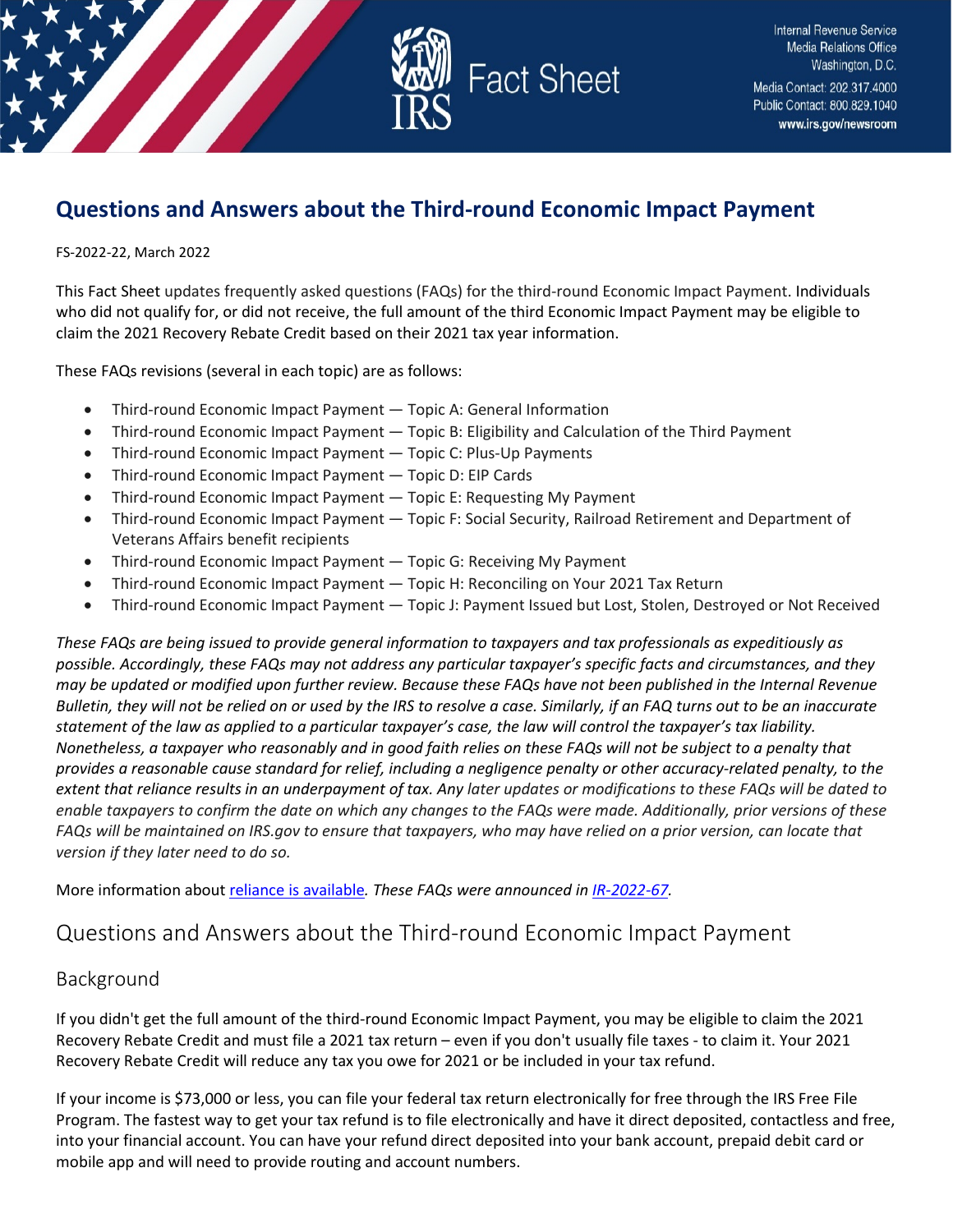

If you didn't get the full amounts of the first and second-round Economic Impact Payments, you may be eligible to claim the 2020 Recovery Rebate Credit and must file a 2020 tax return – even if you don't usually file taxes - to claim it. DO NOT include any information regarding the first and second Economic Impact Payments or the 2020 Recovery Rebate Credit on your 2021 return.

Below are frequently asked questions about the third-round Economic Impact Payment, separated by topic. Please do not call the IRS. Our phone assistors don't have information beyond what's available on IRS.gov.

The third-round Economic Impact Payment was authorized by the American Rescue Plan Act of 2021 as an advance payment of the 2021 Recovery Rebate Credit.

The IRS started sending the third-round Economic Impact Payments to eligible individuals in March 2021 and continued sending payments throughout the year as tax returns were processed.

The IRS has issued all third-round Economic Impact Payments (including all plus-up payments).

Families and individuals in the following circumstances, among others, may not have received the full amount of their third-round Economic Impact Payment because their circumstances in 2021 were different than they were in 2020. These families and individuals may be eligible to receive more money by claiming the 2021 Recovery Rebate Credit on their 2021 income tax return:

- Parents of a child born in 2021 who claim the child as a dependent on their 2021 income tax return may be eligible to receive a 2021 Recovery Rebate Credit of up to \$1,400 for this child.
	- o All eligible parents of qualifying children born or welcomed through adoption or foster care in 2021 are also encouraged to claim the child tax credit — worth up to \$3,600 per child born in 2021 — on their 2021 income tax return.
- Families who added a dependent such as a parent, a nephew or niece, or a grandchild on their 2021 income tax return who was not listed as a dependent on their 2020 income tax return may be eligible to receive a 2021 Recovery Rebate Credit of up to \$1,400 for this dependent.
- Single filers who had incomes above \$80,000 in 2020 but less than this amount in 2021; married couples who filed a joint return and had incomes above \$160,000 in 2020 but less than this amount in 2021; and head of household filers who had incomes above \$120,000 in 2020 but less than this amount in 2021 may be eligible for a 2021 Recovery Rebate Credit of up to \$1,400 per person.
- Single filers who had incomes between \$75,000 and \$80,000 in 2020 but had lower incomes in 2021; married couples who filed a joint return and had incomes between \$150,000 and \$160,000 in 2020 but had lower incomes in 2021; and head of household filers who had incomes between \$112,500 and \$120,000 in 2020 but had lower incomes in 2021 may be eligible for a 2021 Recovery Rebate Credit.

Individuals must claim the 2021 Recovery Rebate Credit on their 2021 income tax return in order to get this money; the IRS will not automatically calculate the 2021 Recovery Rebate Credit. The IRS began accepting 2021 income tax returns on January 24.

Most other eligible people already received the full amount of their credit in advance and don't need to include any information about this payment when they file their 2021 tax return.

• Third-round [Economic Impact Payment —](#page-2-0) Topic A: General I[nformation](#page-2-0)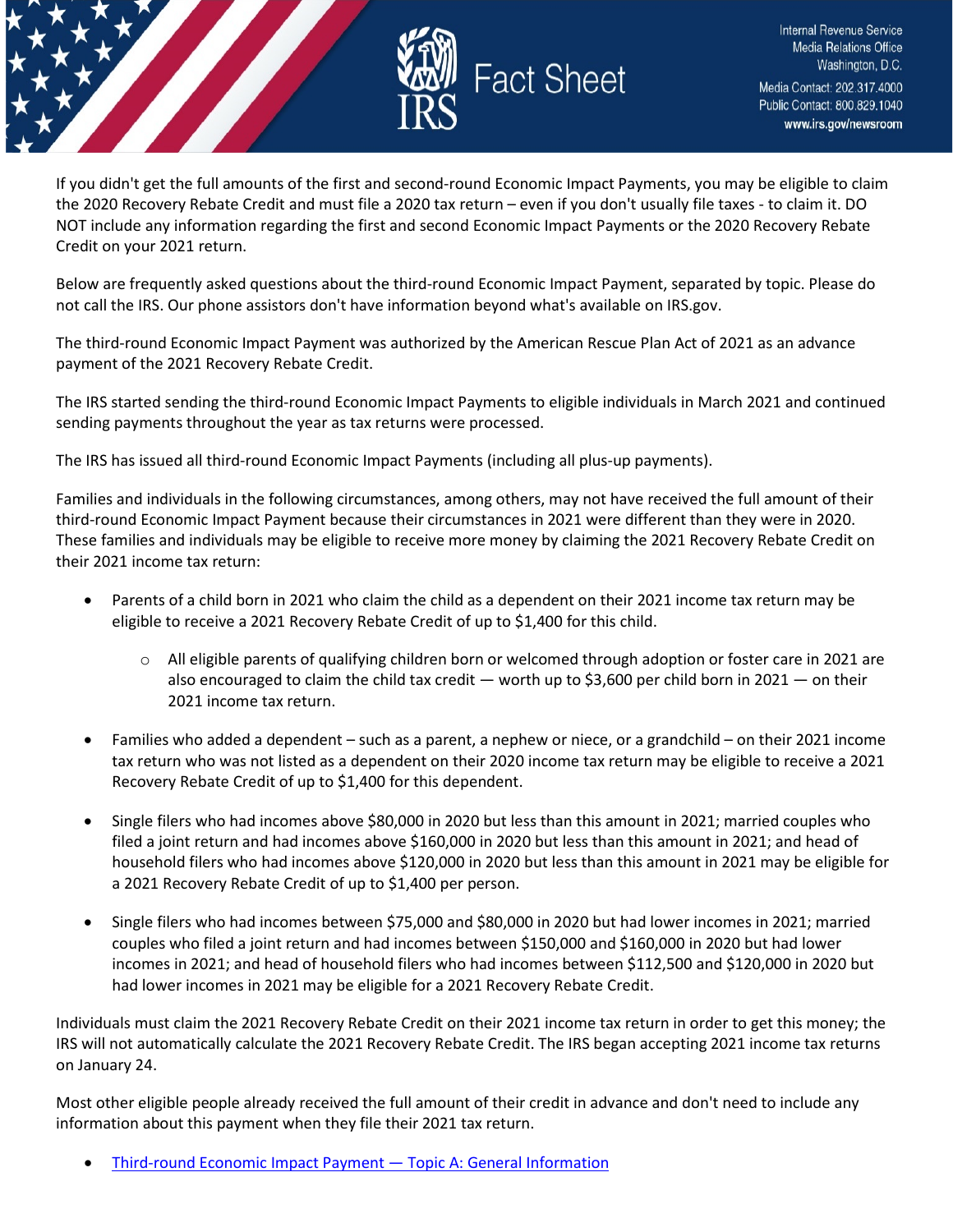

- Third-round [Economic Impact Payment —](#page-5-0) [Topic B: Eligibility and Calculation of the Third Payment](#page-5-0)
- Third-round [Economic Impact Payment —](#page-9-0) Topic C: Plus[-Up Payments](#page-9-0)
- Third-round [Economic Impact Payment —](#page-10-0) [Topic D: EIP Cards](#page-10-0)
- Third-round [Economic Impact Payment —](#page-11-0) [Topic E: Requesting My Payment](#page-11-0)
- Third-round Economic Impact Payment [Topic F: Social Security, Railroad Retirement and Department of](#page-12-0)  [Veterans Affairs benefit recipients](#page-12-0)
- Third-round [Economic Impact Payment —](#page-13-0) [Topic G: Receiving My Payment](#page-13-0)
- Third-round [Economic Impact Payment —](#page-16-0) [Topic H: Reconciling on Your 2021 Tax Return](#page-16-0)
- Third-round Economic Impact Payment [Topic I: Returning the Third-round](#page-17-0) [Economic Impact Payment](#page-17-0)
- Third-round [Economic Impact](#page-19-0) Payment [Topic J: Payment Issued but Lost, Stolen, Destroyed or Not Received](#page-19-0)

<span id="page-2-0"></span>Questions and Answers about the Third-round Economic Impact Payment — Topic A: General Information

## **What do I need to do to get my third-round Economic Impact Payment (including the plus-up payment)? (updated March 25, 2022)**

The IRS has issued all third-round Economic Impact Payments, including all plus-up payments.

Families and individuals in the following circumstances, among others, may not have received the full amount of their third-round Economic Impact Payment because their circumstances in 2021 were different than they were in 2020. These families and individuals may be eligible to receive more money by claiming the 2021 Recovery Rebate Credit on their 2021 income tax return:

- Parents of a child born in 2021 who claim the child as a dependent on their 2021 income tax return may be eligible to receive a 2021 Recovery Rebate Credit of up to \$1,400 for this child.
	- o All eligible parents of qualifying children born or welcomed through adoption or foster care in 2021 are also encouraged to claim the child tax credit — worth up to \$3,600 per child born in 2021 — on their 2021 income tax return.
- Families who added a dependent such as a parent, a nephew or niece, or a grandchild on their 2021 income tax return who was not listed as a dependent on their 2020 income tax return may be eligible to receive a 2021 Recovery Rebate Credit of up to \$1,400 for this dependent.
- Single filers who had incomes above \$80,000 in 2020 but less than this amount in 2021; married couples who filed a joint return and had incomes above \$160,000 in 2020 but less than this amount in 2021; and head of household filers who had incomes above \$120,000 in 2020 but less than this amount in 2021 may be eligible for a 2021 Recovery Rebate Credit of up to \$1,400 per person.
- Single filers who had incomes between \$75,000 and \$80,000 in 2020 but had lower incomes in 2021; married couples who filed a joint return and had incomes between \$150,000 and \$160,000 in 2020 but had lower incomes in 2021; and head of household filers who had incomes between \$112,500 and \$120,000 in 2020 but had lower incomes in 2021 may be eligible for a 2021 Recovery Rebate Credit.

Individuals must claim the 2021 Recovery Rebate Credit on their 2021 income tax return in order to get this money; the IRS will not automatically calculate the 2021 Recovery Rebate Credit. Most other eligible people already received the full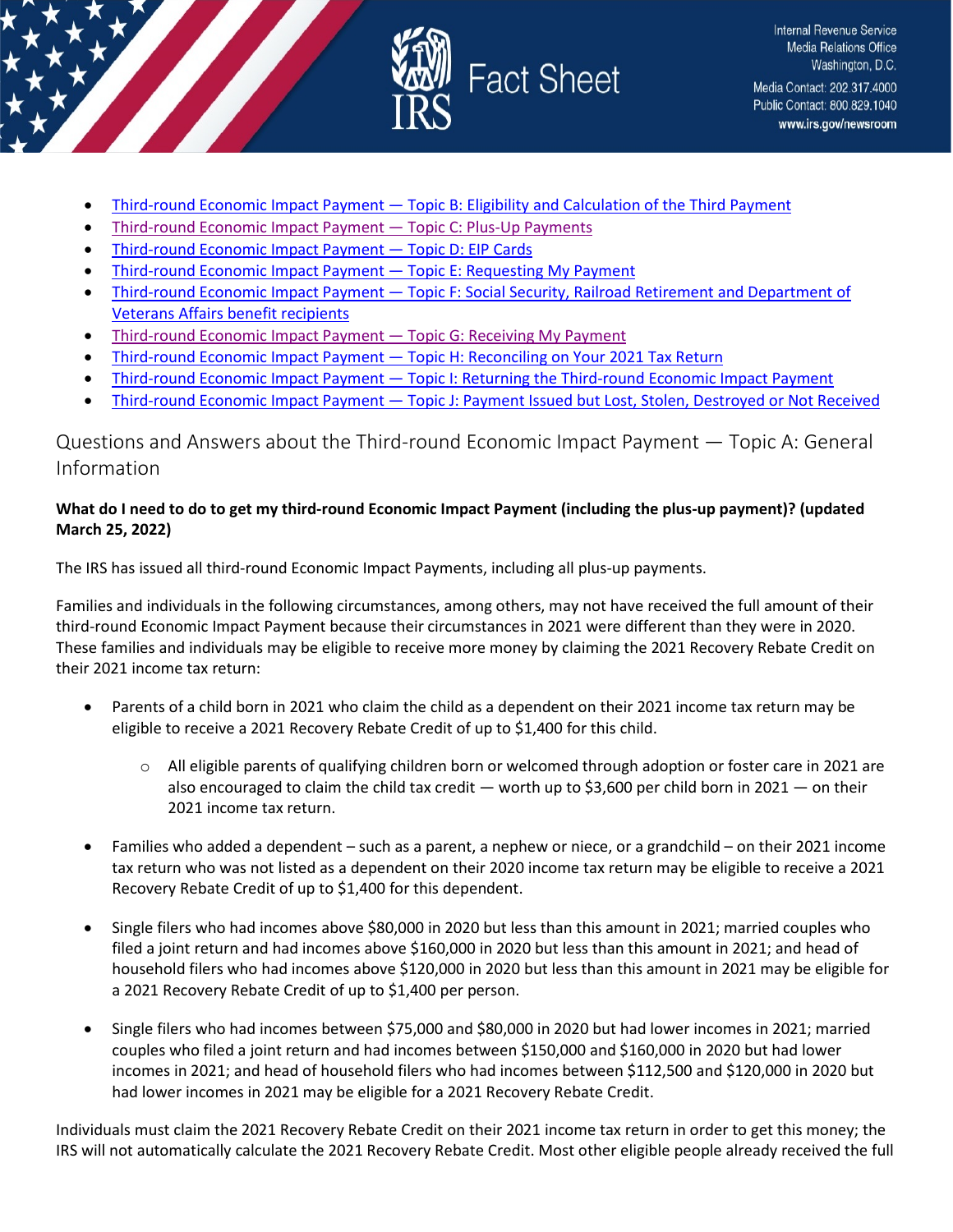

amount of their credit in advance and don't need to include any information about this payment when they file their 2021 tax return.

People who are missing their stimulus payment should review the information on the [Recovery Rebate Credit](https://www.irs.gov/newsroom/recovery-rebate-credit) page to determine their eligibility to claim the 2021 Recovery Rebate Credit.

Securely access your individual [IRS online account](https://www.irs.gov/payments/your-online-account) to view your third Economic Impact Payment amount and look under "Tax Records" .

We are also sendin[g Letter 6475](https://www.irs.gov/individuals/understanding-your-letter-6475) through March 2022 to the address we have on file for you, confirming the total amount of your third Economic Impact Payment, including any plus-up payments you received for tax year 2021.

If you don't normally file a tax return and you need to file a federal tax return for 2021, anyone with no income or income of \$73,000 or less can file their Federal tax return electronically for free through the IR[S Free File](https://www.irs.gov/filing/free-file-do-your-federal-taxes-for-free) Program.

#### **When did the IRS start issuing the third round of Economic Impact Payments? (updated March 25, 2022)**

The IRS started processing payments on Friday, March 12, 2021 to eligible taxpayers who filed a 2019 or 2020 return, including people who don't typically file a return but who successfully used the Non-Filers tool on IRS.gov in 2020 to file a return.

The IRS has issued all third-round Economic Impact Payments, including all plus-up payments, as of December 31, 2021.

Families and individuals in the following circumstances, among others, may not have received the full amount of their third-round Economic Impact Payment because their circumstances in 2021 were different than they were in 2020. These families and individuals may be eligible to receive more money by claiming the 2021 Recovery Rebate Credit on their 2021 income tax return:

- Parents of a child born in 2021 who claim the child as a dependent on their 2021 income tax return may be eligible to receive a 2021 Recovery Rebate Credit of up to \$1,400 for this child.
	- o All eligible parents of qualifying children born or welcomed through adoption or foster care in 2021 are also encouraged to claim the child tax credit — worth up to \$3,600 per child born in 2021 — on their 2021 income tax return.
- Families who added a dependent such as a parent, a nephew or niece, or a grandchild on their 2021 income tax return who was not listed as a dependent on their 2020 income tax return may be eligible to receive a 2021 Recovery Rebate Credit of up to \$1,400 for this dependent.
- Single filers who had incomes above \$80,000 in 2020 but less than this amount in 2021; married couples who filed a joint return and had incomes above \$160,000 in 2020 but less than this amount in 2021; and head of household filers who had incomes above \$120,000 in 2020 but less than this amount in 2021 may be eligible for a 2021 Recovery Rebate Credit of up to \$1,400 per person.
- Single filers who had incomes between \$75,000 and \$80,000 in 2020 but had lower incomes in 2021; married couples who filed a joint return and had incomes between \$150,000 and \$160,000 in 2020 but had lower incomes in 2021; and head of household filers who had incomes between \$112,500 and \$120,000 in 2020 but had lower incomes in 2021 may be eligible for a 2021 Recovery Rebate Credit.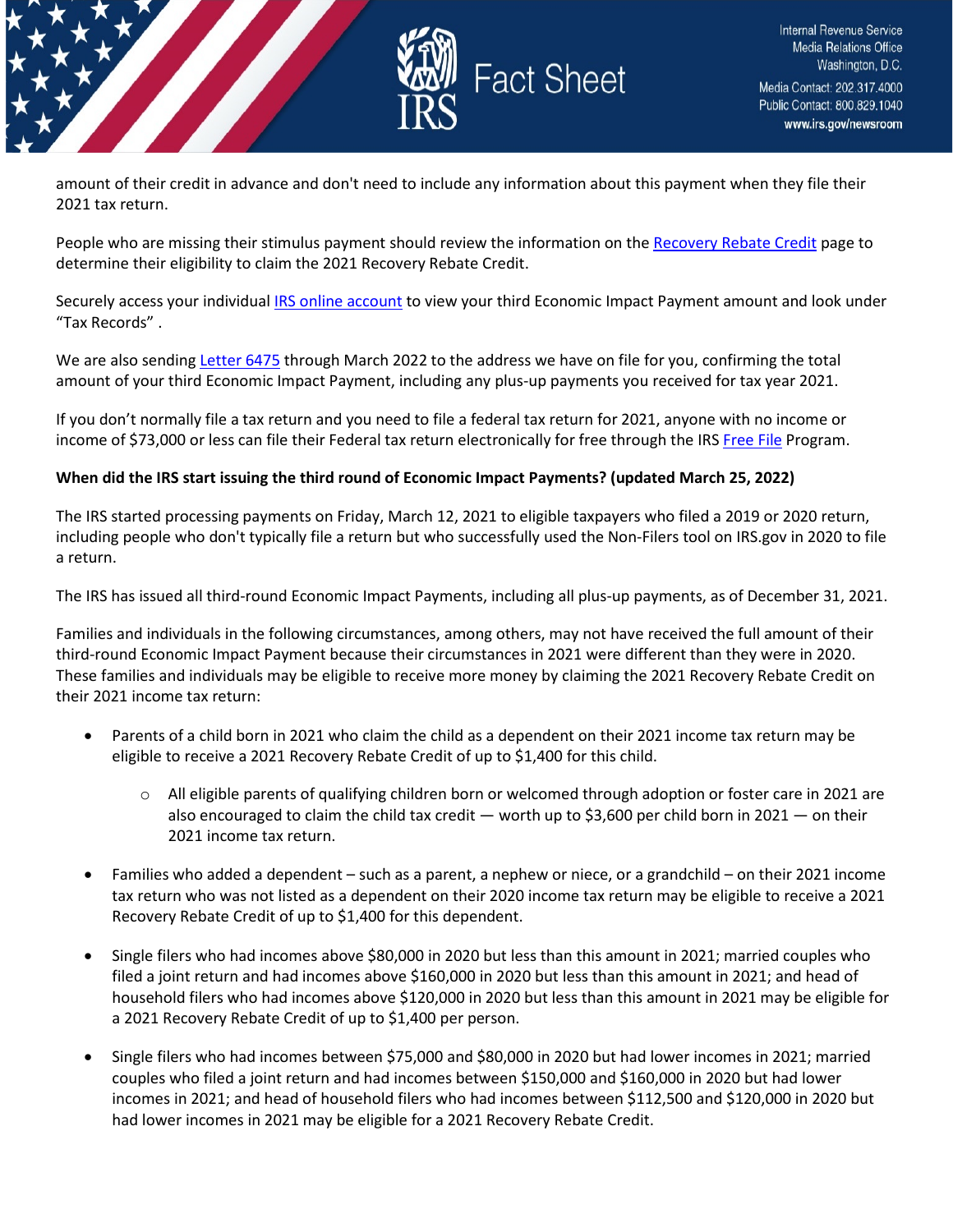

Individuals must claim the 2021 Recovery Rebate Credit on their 2021 income tax return in order to get this money; the IRS will not automatically calculate the 2021 Recovery Rebate Credit. Most other eligible people already received the full amount of their credit in advance and don't need to include any information about this payment when they file their 2021 tax return.

People who are missing their stimulus payment, or did not receive the full amount for which they are eligible, should review the information on the [Recovery Rebate Credit](https://www.irs.gov/newsroom/recovery-rebate-credit) page to determine their eligibility to claim the 2021 Recovery Rebate Credit.

## **Will the Get My Payment application be available for me to check on the third-round Economic Impact Payment? (updated March 25, 2022)**

No, [Get My Payment](https://www.irs.gov/coronavirus/get-my-payment) is no longer available. To find information regarding your economic impact payments, securely access your individual [IRS online account](https://www.irs.gov/payments/your-online-account) and look under "Tax Records."

We are also sendin[g Letter 6475](https://www.irs.gov/individuals/understanding-your-letter-6475) through March 2022 to the address we have on file for you, confirming the total amount of your third-round Economic Impact Payment, including any plus-up payments you received for tax year 2021.

## **Can I use Get My Payment to update my bank account information for the third-round Economic Impact Payment? (updated March 25, 2022)**

No, [Get My Payment](https://www.irs.gov/coronavirus/get-my-payment) is no longer available. To find information regarding your economic impact payments, securely access your individual **IRS online account** and look under "Tax Records."

## **Will I receive a letter or notice from the IRS about the third-round Economic Impact Payment? (updated March 25, 2022)**

The IRS mailied Notice 1444-C, Your third Economic Impact Payment, to people who were issued a third-round Economic Impact Payment at the address we have on file.

To find information regarding your economic impact payments, securely access your individual IRS online account and look under "Tax Records."

We are also sending [Letter 6475](https://www.irs.gov/individuals/understanding-your-letter-6475) through March 2022 to the address we have on file for you confirming the total amount of your third-round Economic Impact Payment, including any plus-up payments you received for tax year 2021.

Please keep any IRS notices or letters you receive related to the third round of Economic Impact Payments with your tax records. You may need to refer to them when you file your 2021 tax return.

## **Will third-round Economic Impact Payment affect benefits I receive? (updated March 25, 2022)**

No, Economic Impact Payments can't be counted as income when determining if you or anyone else is eligible for benefits or assistance, or how much you or anyone else can receive, under any federal program or under any state or local program financed in whole or in part with federal funds. These programs also can't count Economic Impact Payments as a resource for purposes of determining eligibility for a period of 12 months from receipt.

**Can I call the IRS, software company or bank to update my bank account with my third-round Economic Impact Payment? (updated March 25, 2022)**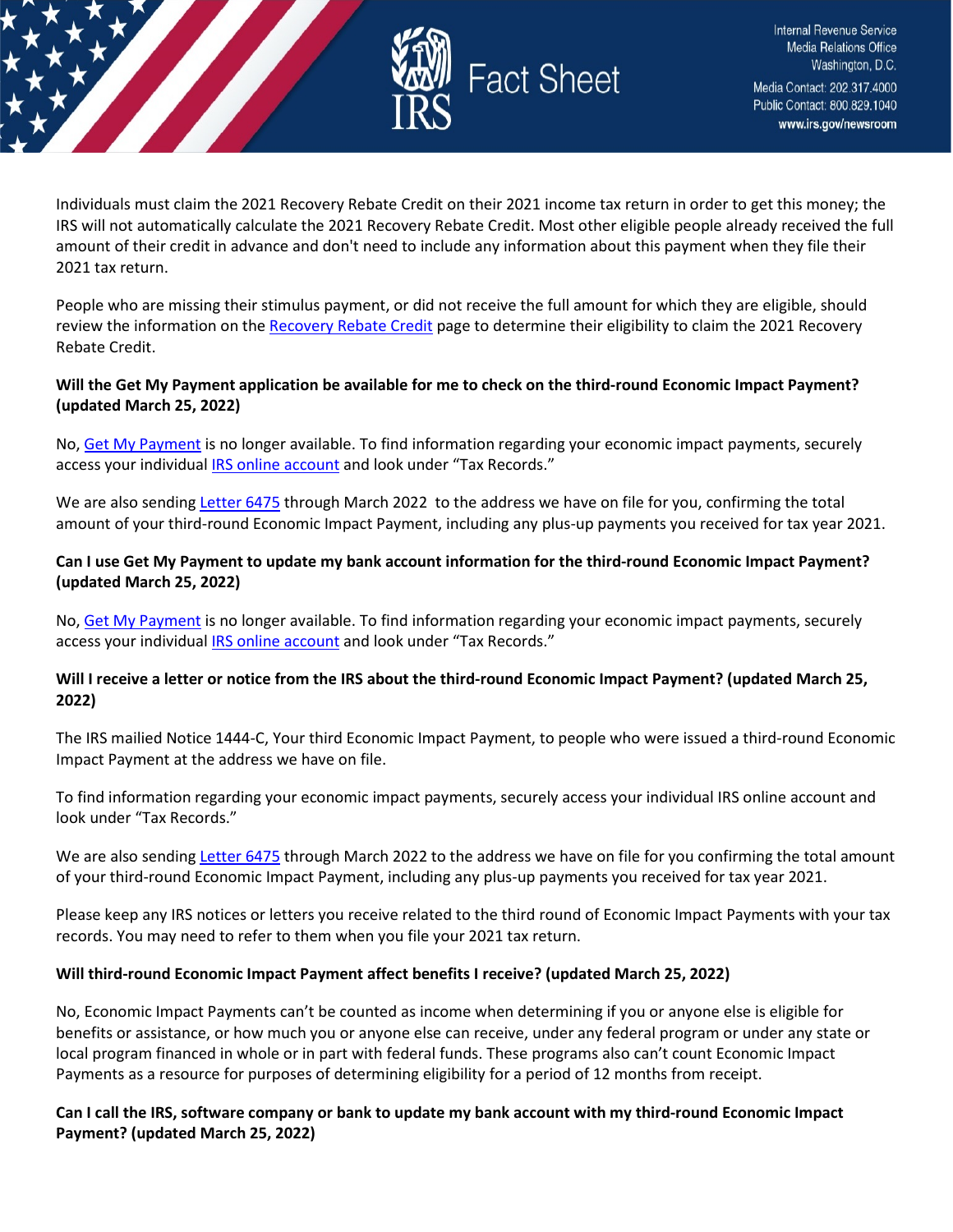

No. The IRS has issued all third-round Economic Impact Payments, including all plus-up payments, as of December 31, 2021.

If you did not receive any payment in 2021, or did not receive the full amount for which you are eligible, you may be eligible to claim the 2021 [Recovery Rebate Credit](https://www.irs.gov/newsroom/recovery-rebate-credit) when you file your 2021 tax return.

#### **How do I avoid scams related to Economic Impact Payments or COVID-19? (added May 6, 2021)**

The IRS urges everyone to be on the lookout for scam artists trying to use the Economic Impact Payments as a cover for schemes to steal personal information and money. The IRS doesn't initiate contact by email, text messages, or social media channels to request personal or financial information – even information related to the Economic Impact Payments. Also, watch out for emails with attachments or links claiming to have special information about Economic Impact Payments or refunds.

If you receive a suspicious IRS-related email, see [Report Phishing and Online Scams](https://www.irs.gov/privacy-disclosure/report-phishing) for additional information.

## **I don't usually file a tax return so I used the new Child Tax Credit Non-Filer Sign-up Tool to file one. What do I need to do to get my third payment? (updated March 25, 2022)**

If you used the online tool to file a federal income tax return, but did not receive the third-round Economic Impact Payment, or did not receive the full amount for which you are eligible, you may be eligible to claim the 2021 Recovery Rebate Credit. To claim this credit, you must file a 2021 tax return even if you otherwise are not required to file a tax return. For more information, refer to RRC FAQ Q B1. I used the Non-Filers tool last year and don't usually file a tax [return. What should I do to claim a 2021 Recovery Rebate Credit?](https://www.irs.gov/newsroom/2021-recovery-rebate-credit-topic-b-claiming-the-2021-recovery-rebate-credit-if-you-arent-required-to-file-a-tax-return#collapseCollapsible1642700574081)

## **Is the IRS continuing to issue third-round Economic Impact Payments and Plus-Up Payments based on 2020 tax returns that individuals filed in 2021? (updated March 25, 2022)**

No. All Economic Impact Payments and plus-up payments have been issued.

If your 2019 or 2020 return was not fully processed in time to issue your third payment by the statutory deadline of December 31, 2021, you may be eligible to claim the 2021 Recovery Rebate Credit and must file a 2021 tax return to claim the 2021 Recovery Rebate Credit. If you need to file a federal tax return for 2021 and have income of \$73,000 or less, you can file your tax return electronically for free with the IR[S Free File](https://www.irs.gov/filing/free-file-do-your-federal-taxes-for-free) Program.

## <span id="page-5-0"></span>Questions and Answers about the Third-round Economic Impact Payment — Topic B: Eligibility and Calculation of the Third Payment

## **What can I do if someone else claimed me as a dependent in 2020 and I did not receive the third-round Economic Impact Payment? (updated March 25, 2022)**

If you were claimed as a dependent on someone else's tax return for 2020, you were not eligible for the third-round Economic Impact Payment. If no one can claim you as a dependent for 2021 and you are otherwise eligible, you can claim the 2021 Recovery Rebate Credit, and must file a 2021 tax return to claim the credit.

## **Who was eligible for the third-round Economic Impact Payment? (updated March 25, 2022)**

Generally, if you were a U.S. citizen or U.S. resident alien during 2021, you were eligible for \$1,400 (\$2,800 for a joint return), plus \$1,400 for each qualifying dependent, if you (and your spouse if filing a joint return) were not a dependent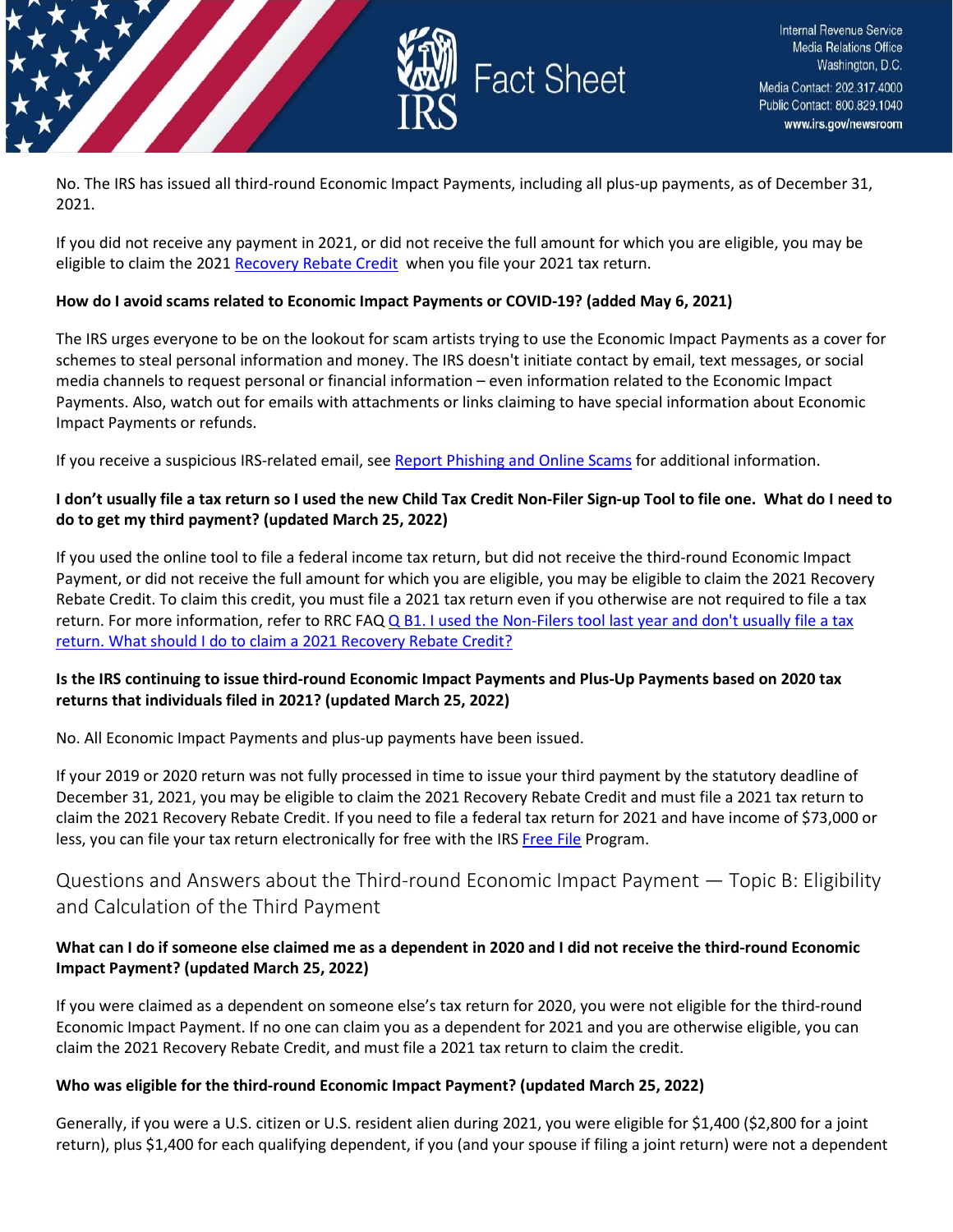

of another taxpayer on a 2020 tax return, have a valid Social Security number (SSN) (see exception when married filing [jointly](https://www.irs.gov/newsroom/questions-and-answers-about-the-third-economic-impact-payment-topic-b-eligibility-and-calculation-of-the-third-payment#marriedfilingjointly) an[d exception for qualifying dependents\)](https://www.irs.gov/newsroom/questions-and-answers-about-the-third-economic-impact-payment-topic-b-eligibility-and-calculation-of-the-third-payment#qualifyingdependent) and your adjusted gross income (AGI) did not exceed:

- \$150,000 if married and filing a joint return or if filing as a qualifying widow or widower
- \$112,500 if filing as head of household or
- \$75,000 for eligible individuals using any other filing statuses, such as single filers and married people filing separate returns.

Payments were phased out – or reduced -- above those AGI amounts. This means taxpayers did not receive a third payment if their AGI exceeded:

- \$160,000 if married and filing a joint return or if filing as a qualifying widow or widower
- \$120,000 if filing as head of household or
- \$80,000 for eligible individuals using other filing statuses, such as single filers and married people filing separate returns.

You were not eligible for a payment if any of the following apply:

- You could be claimed as a dependent on another taxpayer's 2020 tax return
- You were a nonresident alien.
- You did not have a valid SSN issued to you by the due date of your tax return (including an extension to October 15 if you requested it).

Also, payments were not made to estates or trusts or for individuals who died before January 1, 2021.

#### **Are deceased individuals eligible for the third-round payment? (updated March 25, 2022)**

Someone who died before January 1, 2021 is not eligible for a third-round payment.

If you filed a joint return in 2020 and your spouse died before January 1, 2021, we did not include the deceased spouse in the calculation of the third payment. If you're a surviving spouse and were eligible for the third payment, we issued up to \$1,400 for you and \$1,400 for any qualifying dependents.

If you can't cash or deposit a joint payment because it was issued to you and a spouse who died in 2021:

• Return the check as described i[n What should I do to return an Economic Impact Payment that was received as a](https://www.irs.gov/newsroom/questions-and-answers-about-the-third-economic-impact-payment-topic-i-returning-the-third-economic-impact-payment#return-eip)  [direct deposit or a paper check?](https://www.irs.gov/newsroom/questions-and-answers-about-the-third-economic-impact-payment-topic-i-returning-the-third-economic-impact-payment#return-eip)

File a 2021 tax return to claim the 2021 Recovery Rebate credit, if eligible.

If you can't cash or deposit the payment on behalf of any other individual who died in 2021:

- Return the check as described in [What should I do to return an Economic Impact Payment that was received as a](https://www.irs.gov/newsroom/questions-and-answers-about-the-third-economic-impact-payment-topic-i-returning-the-third-economic-impact-payment#return-eip)  direct [deposit or a paper check?](https://www.irs.gov/newsroom/questions-and-answers-about-the-third-economic-impact-payment-topic-i-returning-the-third-economic-impact-payment#return-eip) and
- File a 2021 tax return to claim the 2021 Recovery Rebate credit, if eligible and include one of the following:
	- $\circ$  If you're not the court-appointed representative A completed Form 1310, Statement of Person [Claiming Refund Due a Deceased Taxpayer](https://www.irs.gov/forms-pubs/about-form-1310)
	- $\circ$  If you are the court-appointed representative The court certificate showing your appointment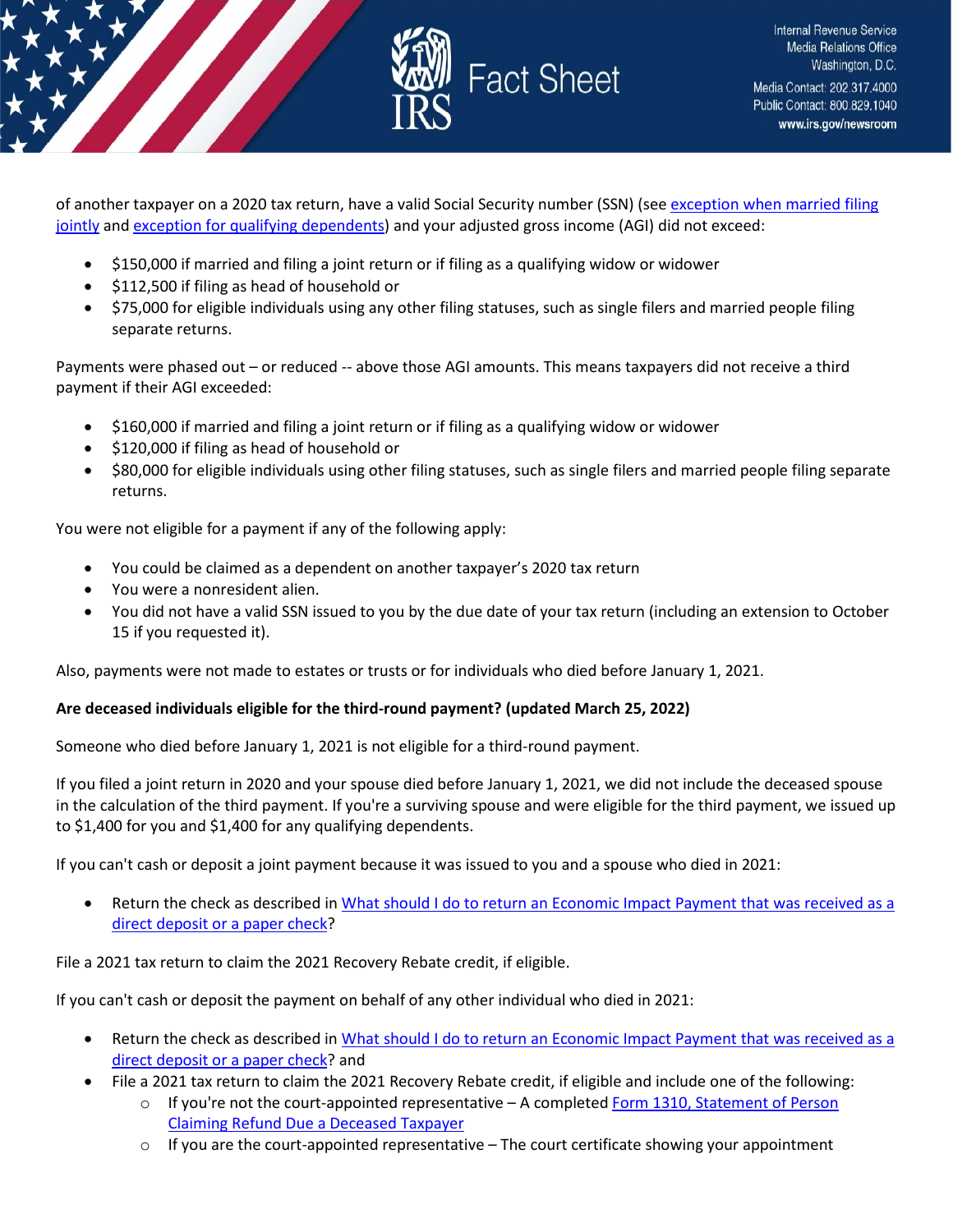

## **Did I qualify for the third-round payment if I'm a resident alien? (updated March 25, 2022)**

A person who's a [qualifying resident alien](https://www.irs.gov/individuals/international-taxpayers/determining-an-individuals-tax-residency-status) with a valid social security number was eligible for the payment only if he or she was a qualifying resident alien in 2021 and not claimed as a dependent of another taxpayer. A nonresident alien in 2021 wasn't eligible for the payment. An alien who received a payment but was not a qualifying resident alien for 2021 should return the payment to the IRS by following the instructions as described in [Returning the Economic Impact](https://www.irs.gov/newsroom/questions-and-answers-about-the-third-economic-impact-payment-topic-i-returning-the-third-economic-impact-payment)  [Payment](https://www.irs.gov/newsroom/questions-and-answers-about-the-third-economic-impact-payment-topic-i-returning-the-third-economic-impact-payment) for instructions.

## **Was an incarcerated individual eligible for the third-round payment? (updated March 25, 2022)**

Individuals were not denied Economic Impact Payments solely because they were incarcerated. An incarcerated individual may have been issued a payment if all eligibility requirements were met and the individual filed a 2020 or 2019 tax return that was processed by the IRS.

## **If I filed as married filing jointly in 2020, did both my spouse and I need to have a valid social security number (SSN) to receive a payment? (updated March 25, 2022)**

If you filed jointly with your spouse and only one individual had a valid SSN, you generally were eligible to receive payments of up to \$1,400 for the spouse with a valid SSN and up to \$1,400 for each qualifying dependent claimed on the tax return.

If neither spouse had a valid SSN, you were generally eligible only to receive up to \$1,400 for each qualifying dependent claimed on the tax return.

A valid SSN for the third-round Economic Impact Payment is one that is issued by the Social Security Administration on or before the due date of your tax return (including an extension to October 15 if you request it).

**Active Military**: If either spouse was an active member of the U.S. Armed Forces at any time during the taxable year, only one spouse needed to have a valid SSN for the couple to receive up to \$2,800 for themselves, plus up to \$1,400 for each qualifying dependent.

#### **Who's considered a qualifying dependent for the third-round Economic Impact Payment? (updated March 25, 2022)**

If you could be claimed as a dependent on someone else's 2020 tax return, then you cannot claim a dependent on your tax return. You also were not eligible for the third-round Economic Impact Payment.

The third-round payment included up to an additional \$1,400 for each dependent you claimed on your 2020 tax return (or your 2019 return if a 2020 return had not been filed or processed) with a valid social security number (SSN) or Adoption Taxpayer Identification Number issued by the IRS. A valid SSN for the third-round Economic Impact Payment is one that is issued by the Social Security Administration on or before the due date of your tax return (including an extension to October 15 if you request it). An individual was your dependent if he or she was your qualifying child or a qualifying relative.

#### **A child was your qualifying child if the following conditions were met**:

- **Relationship to the individual who's eligible for the payment**: The child is your son, daughter, stepchild, eligible foster child, brother, sister, stepbrother, stepsister, half-brother, half-sister, or a descendant of any of them (for example, grandchild, niece, or nephew).
- **Child's age**: The child was:
	- o under age 19 at the end of the tax year,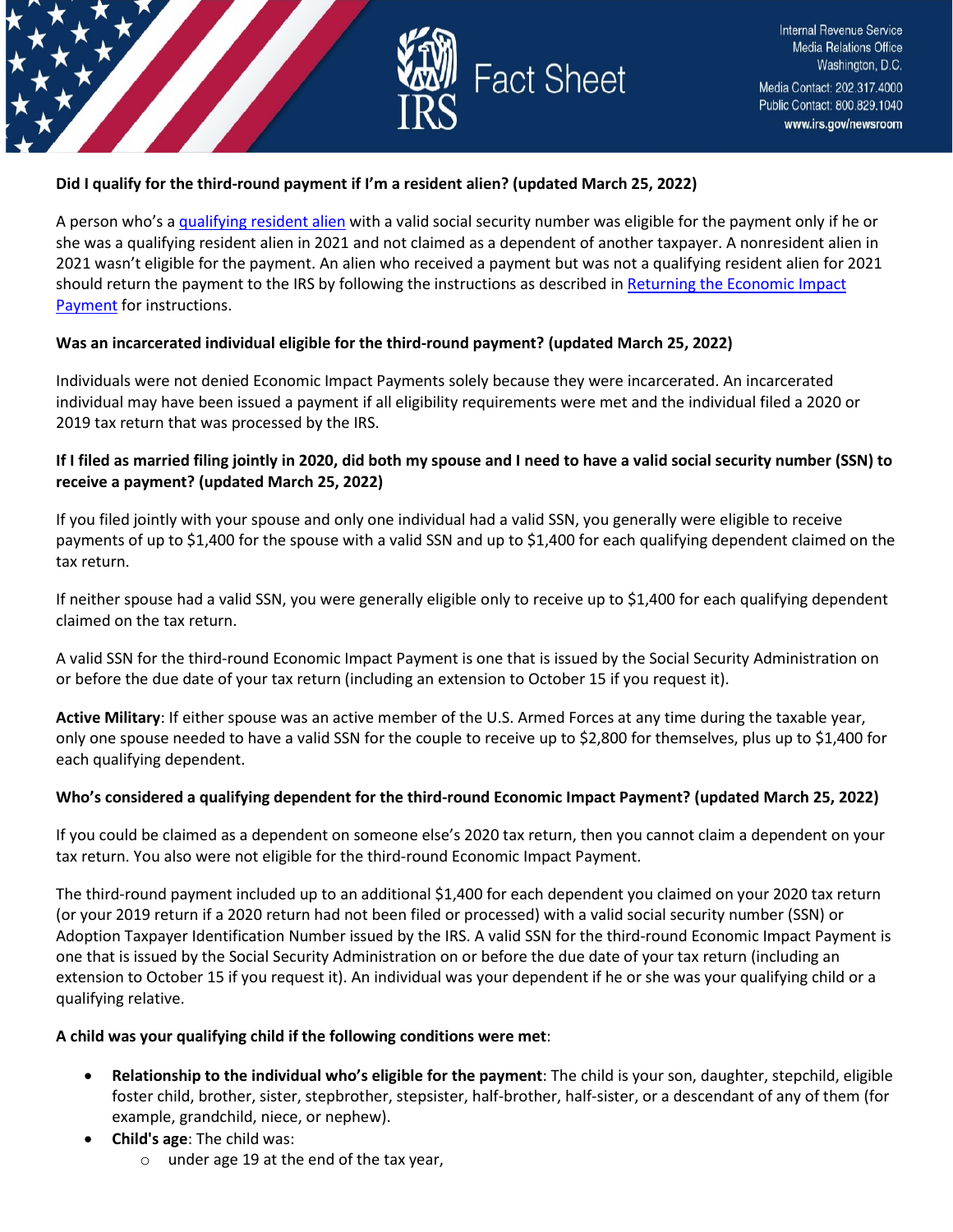

- o under age 24 at the end of the tax year, a student, and younger than you, or
- o any age and permanently and totally disabled.
- **Child's citizenship**: The child's a U.S. citizen, U.S. national, U.S. resident alien, or a resident of Canada or Mexico.
- **Child's residency**: The child lived with you for more than half of the tax year.
- **Support for child**: The child didn't provide over half of his or her own support for the tax year.
- **Child's tax return**: The child doesn't file a joint return for the year (or files it only to claim a refund of withheld income tax or estimated tax paid).

## **A person was your qualifying relative if the following conditions were met**:

- The person can't be your qualifying child or the qualifying child of any other taxpayer.
- The person either is related to you in one of several ways or lived with you all year as a member of your household (and your relationship must not violate local law).
- The person is a U.S. citizen, U.S. national, U.S. resident alien, or a resident of Canada or Mexico.
- The person's gross income for the year must be less than \$4,200 for 2019 tax returns or \$4,300 for 2020 tax returns. (Exceptions exist if the person is disabled.)
- You must provide more than half of the person's total support for the year. (Exceptions exist for multiple support agreements, children of divorced or separated parents, and parents who live apart.)
- The person doesn't file a joint return for the year (or files it only to claim a refund of withheld income tax or estimated tax paid).

## If claiming the 2021 Recovery Rebate Credit se[e Who is eligible for the Recovery Rebate Credit?](https://www.irs.gov/newsroom/2021-recovery-rebate-credit-topic-c-eligibility-for-claiming-a-recovery-rebate-credit-on-a-2021-tax-return)

## **Did I receive a third-round Economic Impact Payment for a child who I added to my family in 2021 – whether through birth, adoption, or placement into my foster care? (updated March 25, 2022)**

No, the third-round Economic Impact Payments in 2021 did not include an amount for children added to your family during 2021 because your third-round Economic Impact Payments were based on information from your 2020 or 2019 tax return.

**Important**: If your new child is your dependent in 2021, you may claim a 2021 Recovery Rebate Credit for the child on your 2021 tax return if all eligibility requirements are satisfied. In addition, if all eligibility requirements are satisfied, you may claim on your 2021 tax return a Child Tax Credit of up to \$3,600 for a new child or a Credit for Other Dependents of up to \$500 for dependents who are not qualifying children for the Child Tax Credit.

To claim a person as a dependent on your 2021 tax return, that person must be your qualifying child or qualifying relative. Se[e Whom May I Claim as a Dependent?](https://www.irs.gov/help/ita/whom-may-i-claim-as-a-dependent) to determine if you can claim someone as a dependent.

## **If an individual became my dependent in 2021, did I receive a third-round Economic Impact Payment for them as a qualifying dependent? (updated March 25, 2022)**

No, the payment did not include an additional amount for this dependent because the third-round Economic Impact Payments were based only on information from your 2020 or 2019 tax return.

**Important**: You may claim a 2021 Recovery Rebate Credit for the dependent on your 2021 tax return if all eligibility requirements are satisfied. In addition, if all eligibility requirements are satisfied, you may claim on your 2021 tax return a Child Tax Credit of up to \$3,600 for a new child or a Credit for Other Dependents of up to \$500 for dependents who are not qualifying children for the Child Tax Credit.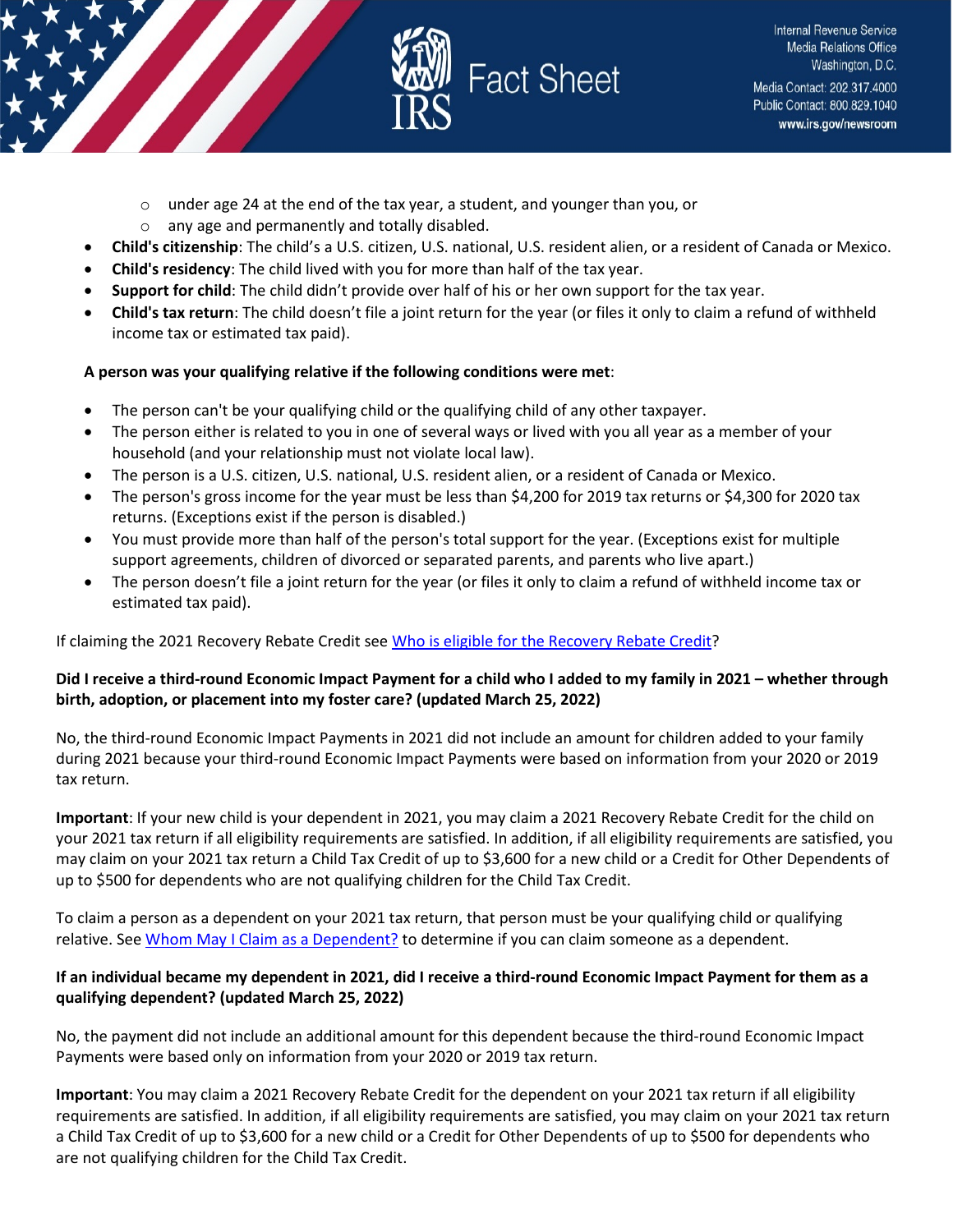

To claim a person as a dependent on your 2021 tax return, that person must be your qualifying child or qualifying relative. Se[e Whom](https://www.irs.gov/help/ita/whom-may-i-claim-as-a-dependent) [May I Claim as a Dependent?](https://www.irs.gov/help/ita/whom-may-i-claim-as-a-dependent) to determine if you can claim someone as a dependent.

## **If I live in Puerto Rico, the U.S. Virgin Islands, American Samoa, Guam, or the Commonwealth of the Northern Mariana Islands, was I eligible? (updated March 25 2022)**

In many cases, the answer is yes. But special rules in the law applied to these five U.S. territories. In general, the tax authorities in each U.S. territory made payments to eligible residents. If you're a resident of one of these U.S. territories with questions about a payment, you should contact your local tax authority.

Resident of a U.S territory: If you received a payment from the IRS and a U.S. territory tax agency and you're a resident of a U.S. territory for the 2021 tax year, please consult with your U.S. territory tax agency concerning information about an incorrect or duplicate payment.

Not a resident of a U.S. territory: If you've received a payment from more than one jurisdiction and you're NOT a resident of a U.S. territory for the 2021 tax year, you should return any incorrect or duplicate payment received from the IRS following the instructions about repayments. Go to [Topic I: Returning the Third Economic Impact Payment](https://www.irs.gov/newsroom/questions-and-answers-about-the-third-economic-impact-payment-topic-i-returning-the-third-economic-impact-payment) for instructions. Do not contact the U.S. territory for an IRS-issued payment.

## **I'm a citizen or resident of one of the Freely Associated States (Federated States of Micronesia, the Republic of the Marshall Islands, and the Republic of Palau). Was I eligible to receive a payment? (updated March 25, 2022)**

Citizenship or residency status in the Freely Associated States, by itself, didn't entitle you to a payment. However, if you're a resident of a U.S. territory for the tax year 2021 for U.S. territory income tax purposes, you may have been eligible for a payment from the U.S. territory tax agency. To determine whether you're eligible for a payment, consult with your U.S. territory tax agency. Alternatively, if you're not a resident of a U.S. territory for the tax year 2021 but you're a U.S. citizen or U.S. resident for federal income tax purposes, you may be eligible for a payment from the IRS.

Resident of a U.S. territory: You shouldn't receive a payment from both the IRS and a U.S. territory tax agency. If you received a payment from more than one jurisdiction and you're a resident of a U.S. territory for the 2021 tax year, please consult with your U.S. territory tax agency concerning information about payments received, including any incorrect or duplicate payment.

Not a resident of a U.S. territory: If you've received a payment from more than one jurisdiction and you're NOT a resident of a U.S. territory for the 2021 tax year, you should return any incorrect or duplicate payment received from the IRS following the instructions about repayments. Go to [Topic I: Returning the Third Economic Impact Payment](https://www.irs.gov/newsroom/questions-and-answers-about-the-third-economic-impact-payment-topic-i-returning-the-third-economic-impact-payment) for instructions. Do not contact the U.S. territory for an IRS-issued payment.

<span id="page-9-0"></span>Questions and Answers about the Third-round Economic Impact Payment — Topic C: Plus-Up Payments

## **What are plus-up payments? (updated March 25, 2022)**

Plus-up payments were additional third-round Economic Impact Payments the IRS sent to people who:

- Received an inital third-round Economic Impact Payment based on a 2019 tax return or information received from Social Security Administration, Railroad Retirement Benefits or Veterans Affairs; and
- Were eligible for a larger amount after their 2020 tax return was processed.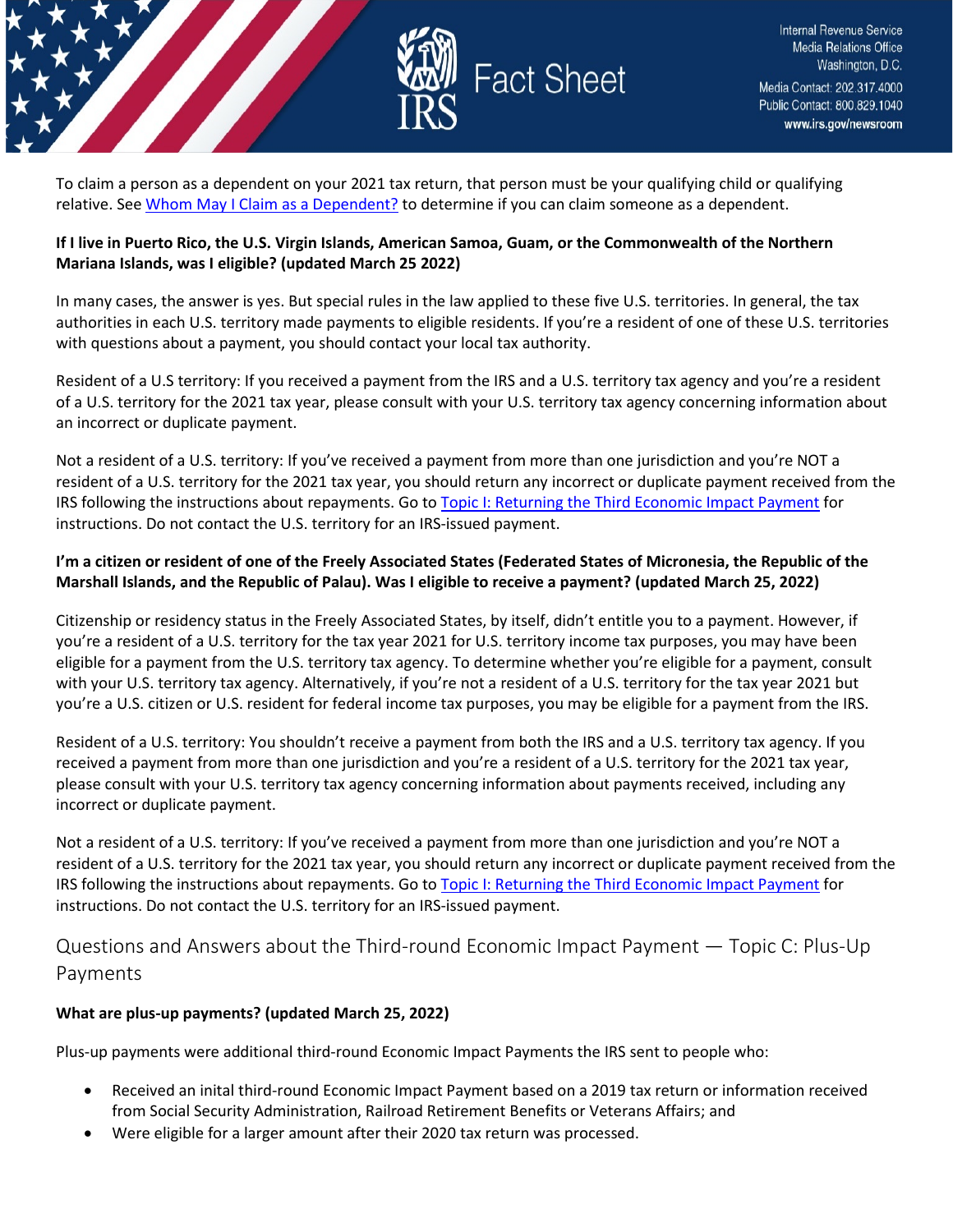

Securely access your IRS online account to view the total of your Economic Impact Payment amounts under the Tax Records page. You can no longer use the Get My Payment application to check your payment status.

#### **I received the third-round Economic Impact Payment before I filed my 2020 tax return. Was I eligible for a "plus-up" payment? (updated March 25, 2022)**

If your third-round Economic Impact Payment was based on your 2019 return or information received from Social Security Adminstration, Railroad Retirement Benefts or Veterans Administration, you may have received a plus-up payment after we processed your 2020 return.

If your 2020 tax return was not processed in time for a payment, you may not have been issued the full amount of the third Economic Impact Payment. If eligible, you can claim the 2021 Recovery Rebate Credit when you file your 2021 tax return.

The IRS will continue to process 2020 tax returns but can no longer issue additional Economic Impact Payments or plusup payments.

<span id="page-10-0"></span>Questions and Answers about the Third-round Economic Impact Payment — Topic D: EIP Cards

## **Was my third-round payment be issued on a debit card (the EIP Card)? (updated March 25, 20022)**

Maybe. If your third-round payment was issued by mail, your payment arrived in the mail as a paper check from the U.S. Treasury or debit card.

The EIP Card was sent in a white envelope with a return address of "Economic Impact Payment Card," and displays the U.S. Department of the Treasury Seal. The card has the Visa name on the front and the issuing bank, MetaBank®, N.A. on the back. Information included with the EIP card explains that this is your Economic Impact Payment. If you have an Economic Impact Payment Card, visit [EIPcard.com](https://www.eipcard.com/) for more information.

After May 2021, debit cards were no longer mailed for the third-round Economic Impact Payment or the plus-up payment.

Securely access your [IRS online account](https://www.irs.gov/payments/your-online-account) to view the total amount of your first or second Economic Impact Payment amounts under the Tax Records page.

If your debit card i[s lost or destroyed,](https://www.irs.gov/newsroom/questions-and-answers-about-the-third-economic-impact-payment-topic-d-eip-cards#metabank) request a free replacement with MetaBank® Customer Service.

## **If I received my first or second Economic Impact Payment on an EIP Card, will my third-round payment be deposited on that same EIP Card? (updated March 25, 2022)**

No, your third-round payment will not be deposited on the same EIP card. EIP Cards are not "reloadable" and can't have payments added.

## **Can I transfer money from my EIP Card to my bank account? (added March 26, 2021)**

Yes. The limit on ACH transfers to a bank account is \$2,500 per transaction. You can easily transfer the money from your EIP Card to an existing bank account online at [EIPcard.com](https://www.eipcard.com/) or by using the Money Network Mobile App. You will need the routing and account number for your bank account. To transfer funds: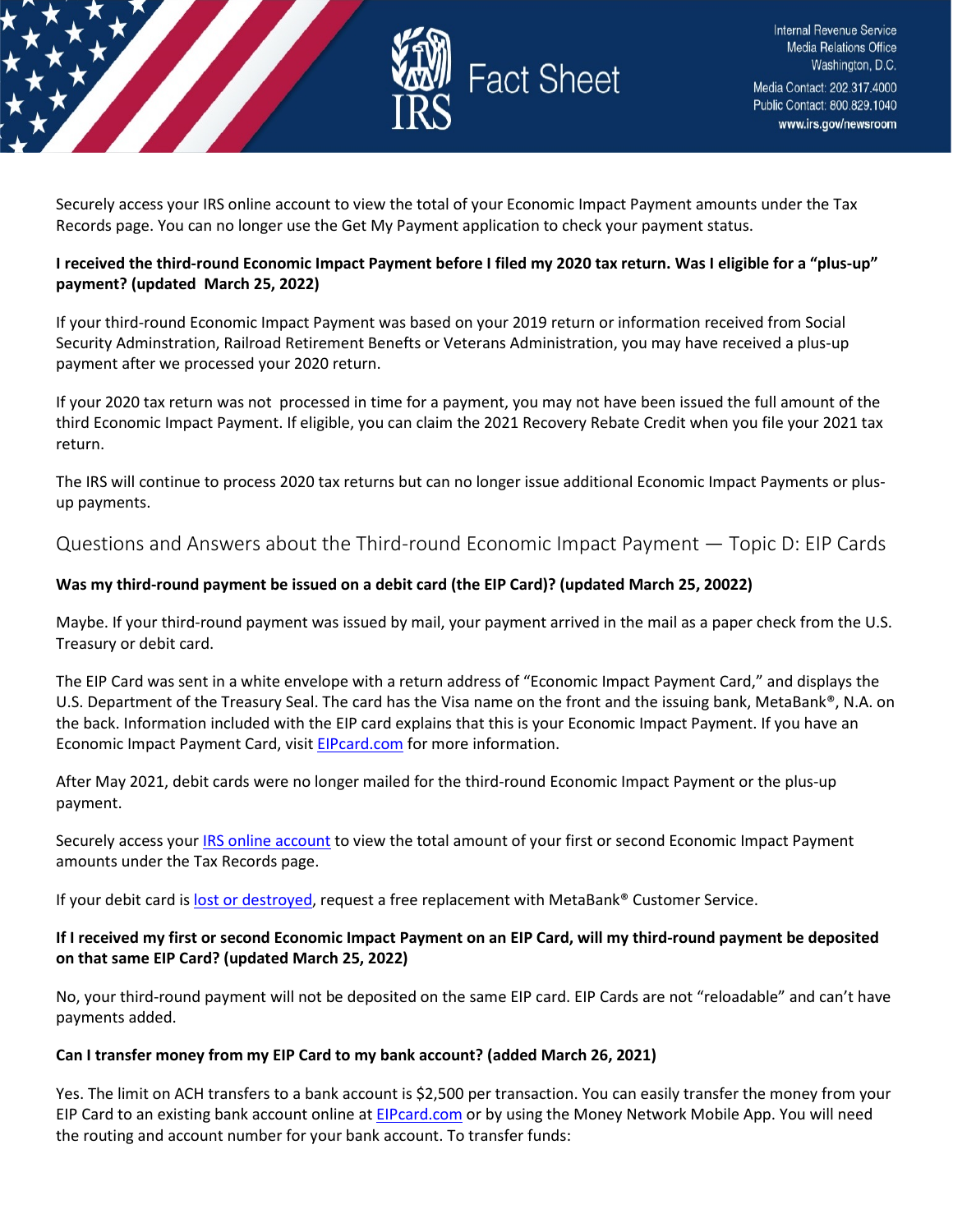

- 1. Cal[l 800-240-8100](tel:800-240-8100) (TTY[: 800-241-9100\)](tel:800-241-9100) to activate your card.
- 2. Register for online or mobile app access by going to EIPCard.com or the Money Network Mobile App and click on "Register." Follow the steps to create your user ID and password. Be sure to have your EIP Card handy.
- 3. Select "Move Money Out" and follow the steps to set up your ACH transfer. Transfers should post to your bank account in 1-2 business days.

#### **What do I do if my prepaid EIP Card was lost or destroyed? (added March 26, 2021)**

If your EIP card is lost or destroyed, you may request a free replacement through MetaBank® Customer Service. To request a replacement call [800-240-8100](tel:800-240-8100) (select your language and then select option 2 from main menu) and enter the last six digits of the Social Security number of the person who is listed first on your tax return.

EIP Cards are sponsored by the Treasury Department's Bureau of the Fiscal Service, managed by Money Network Financial, LLC and issued by Treasury's financial agent, MetaBank®, N.A. The EIP Card was sent in a white envelope with a return address of "Economic Impact Payment Card," and displays the U.S. Department of the Treasury Seal. The card has the Visa name on the front and the issuing bank, MetaBank®, N.A. on the back. Information included with the EIP card explains that this is your Economic Impact Payment. If you have an Economic Impact Payment Card, visit [EIPcard.com](https://www.eipcard.com/) for more information.

#### **If I have additional questions about EIP cards, where can I go for answers? (added March 26, 2021)**

For all other EIP Card issues or questions, such as a name correction, contact MetaBank®, N.A. at [800-240-8100,](tel:800-240-8100) or visit [EIPcard.com.](https://www.eipcard.com/)

<span id="page-11-0"></span>Questions and Answers about the Third-round Economic Impact Payment — Topic E: Requesting My Payment

## **I filed a 2020 tax return. What do I need to do to get the full third-round Economic Impact Payment? (updated March 25, 2022)**

If your 2020 tax return was not processed by the time your initial third-round Economic Impact Payment was made you may not have been issued the full amount of the third Economic Impact Payment. If eligible, you can claim the 2021 Recovery Rebate Credit when you file your 2021 tax return.

#### **If I haven't received my third Economic Impact Payment, does that mean I'm not getting one? Is the IRS continuing to issue the third round of Economic Impact Payments based on 2020 tax returns? (updated March 25, 2022)**

The IRS will continue to process 2020 tax returns but can no longer issue third-round Economic Impact Payments under the statute.

If you did not receive the full amount of the third payment in 2021, you may be eligible to claim the 2021 Recovery Rebate Credit when you file your 2021 tax return.

#### **Will the IRS contact me about my third-round Economic Impact Payment? (updated March 25, 2022)**

The IRS doesn't initiate contact with taxpayers by email, text messages or social media channels to request personal or financial information – even related to the economic impact payments. Watch out for websites and social media attempts that request money or personal information and for schemes tied to Economic Impact Payments.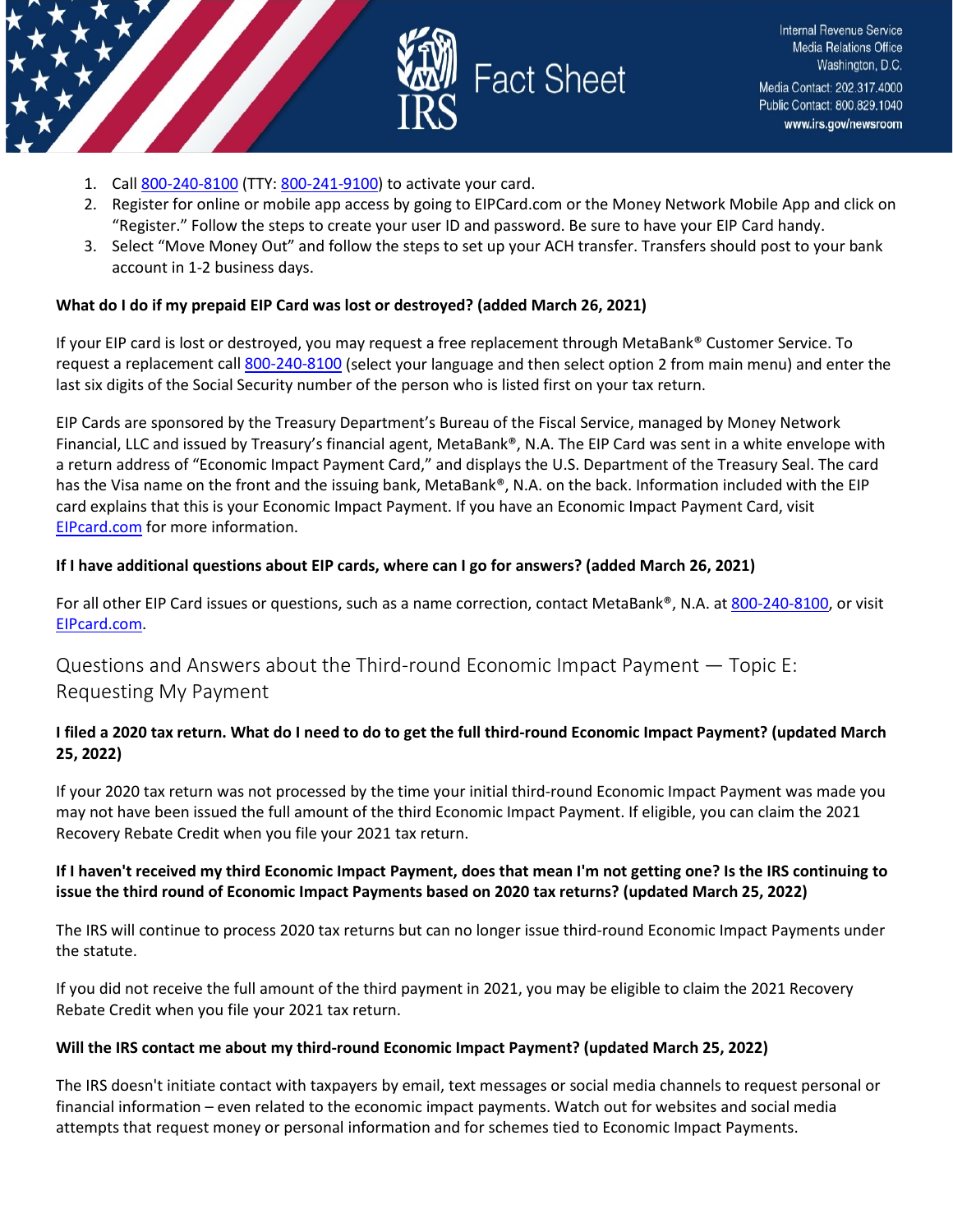

The IRS urges taxpayers to visit IRS.gov – the official IRS website – to protect against scam artists. The IRS has issued a warning about coronavirus-related scams.

For security reasons, a letter about the third-round payment was mailed to each recipient's address on file. This is generally the address on your most recent tax return or as updated through the United States Postal Service (USPS).

## **Do I need to take any action to get the third-round payment if I received Social Security, Railroad Retirement, Supplemental Security Income, or Veteran benefits in 2020 and don't usually file a tax return? (updated March 25, 2022)**

Your payment was issued based on information provided to the IRS by the federal agency that issued benefits to you (Social Security Administration, Veterans Affairs, or Railroad Retirement Board).

The IRS worked directly with other federal agencies to obtain updated 2021 information for recipients to ensure we sent automatic payments to as many eligible people as possible.

Some people who received an automatic third payment based on their Federal benefits information may choose to file a 2021 tax return even if they don't usually file. If your third-round payment did not include a payment for your spouse or qualifying dependent(s), you may file a 2021 tax return and claim a 2021 Recovery Rebate Credit to get an additional payment even if you don't normally file. To claim the 2021 Recovery Rebate Credit for your spouse, you must file a joint 2021 return with your spouse. To claim the 2021 Recovery Rebate Credit for a qualifying dependent, you must claim the dependent on your 2021 return.

See the special section on IRS.gov[: Topic B: Claiming the Recovery Rebate Credit if you aren't required to file a 2021 tax](https://www.irs.gov/newsroom/2021-recovery-rebate-credit-topic-b-claiming-the-2021-recovery-rebate-credit-if-you-arent-required-to-file-a-tax-return)  [return.](https://www.irs.gov/newsroom/2021-recovery-rebate-credit-topic-b-claiming-the-2021-recovery-rebate-credit-if-you-arent-required-to-file-a-tax-return)

## **I don't usually file a tax return. Is the Non-Filers tool available if I'm not required to file? (updated March 25, 2022)**

The Non-Filers tool is no longer available.

If you didn't get a third-round Economic Impact Payment or got less than the full amount and are eligible for one, you can get that missing money, but you need to file a 2021 tax return and claim the 2021 Recovery Rebate Credit.

See the special section on IRS.gov[: Topic B: Claiming the Recovery Rebate Credit if you aren't required to file a 2021 tax](https://www.irs.gov/newsroom/2021-recovery-rebate-credit-topic-b-claiming-the-2021-recovery-rebate-credit-if-you-arent-required-to-file-a-tax-return)  [return.](https://www.irs.gov/newsroom/2021-recovery-rebate-credit-topic-b-claiming-the-2021-recovery-rebate-credit-if-you-arent-required-to-file-a-tax-return)

If you don't normally file a tax return but you need to file a federal tax return for 2021 and have no income or income of \$73,000 or less, you can file your Federal tax return electronically for free through the IRS Free File Program.

<span id="page-12-0"></span>Questions and Answers about the Third-round Economic Impact Payment — Topic F: Social Security, Railroad Retirement and Department of Veterans Affairs benefit recipients

## **When were eligible Social Security, Railroad Retirement and Department of Veterans Affairs benefit recipients who were not required to file a 2020 tax return issued their third-round Economic Impact Payment? (updated March 25, 2022)**

The IRS automatically sent a third-round payment in April 2021 to people who didn't file a return but receive Social Security retirement, survivor, or disability benefits (SSDI), Railroad Retirement benefits, Supplemental Security Income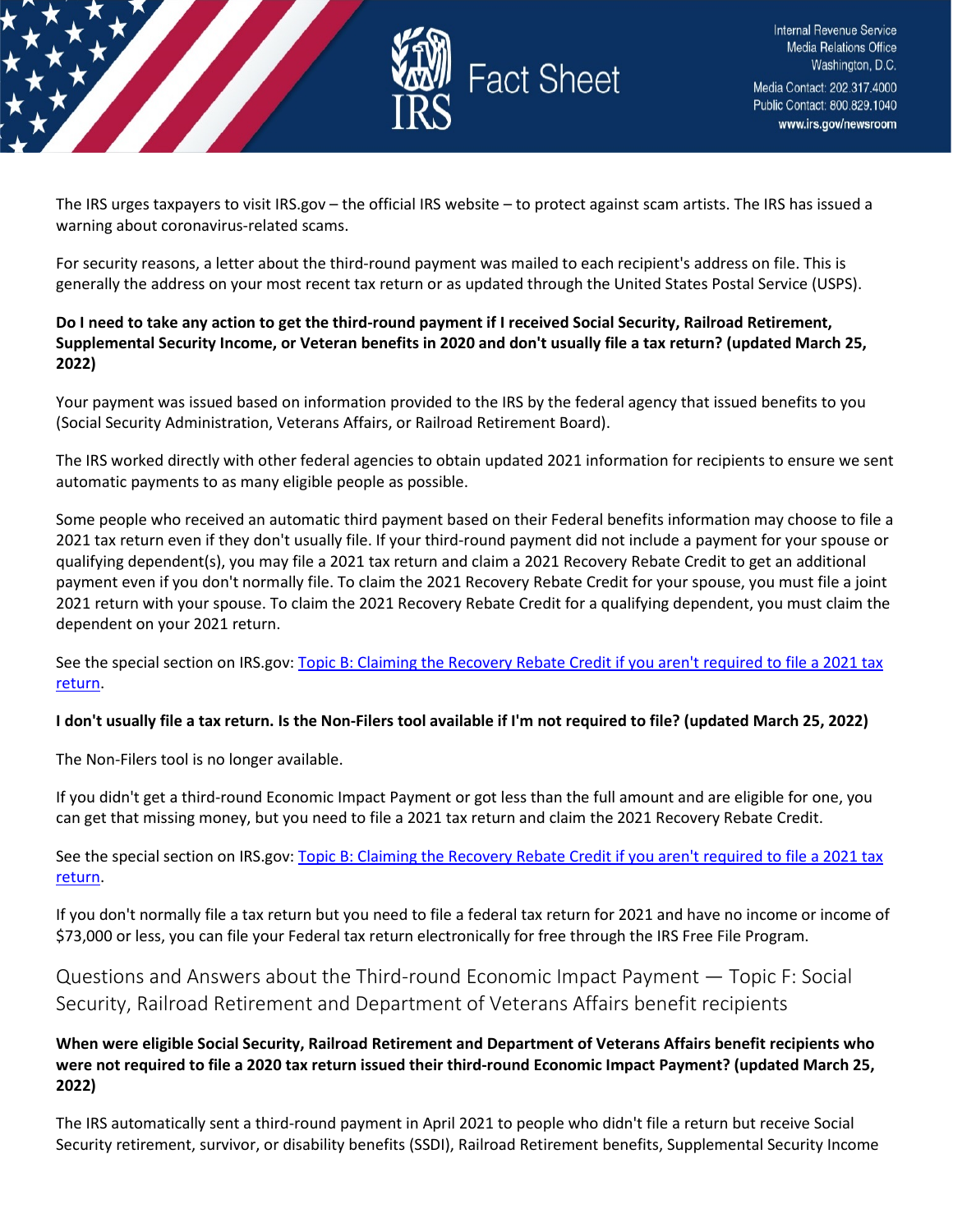

(SSI) or Veterans Affairs benefits. Social Security and other federal beneficiaries generally received this third-round payment the same way as their regular benefits.

The IRS worked directly with the other federal agencies to obtain updated 2021 information for recipients to ensure we sent automatic payments to as many eligible people as possible.

While payments were automatic for beneficiaries based on their federal benefits information, some may need to file a 2021 tax return even if they don't usually file to provide information for a spouse or any qualifying dependent(s). People in this group may file a 2021 tax return to receive an additional payment for their spouse and qualifying dependent(s), if eligible.

See the special section on IRS.gov[: Topic B: Claiming the Recovery Rebate Credit if you aren't required to file a 2021 tax](https://www.irs.gov/newsroom/2021-recovery-rebate-credit-topic-b-claiming-the-2021-recovery-rebate-credit-if-you-arent-required-to-file-a-tax-return)  [return.](https://www.irs.gov/newsroom/2021-recovery-rebate-credit-topic-b-claiming-the-2021-recovery-rebate-credit-if-you-arent-required-to-file-a-tax-return)

If you don't normally file a tax return but you need to file a federal tax return for 2021 and have no income or income of \$73,000 or less, you can file your Federal tax return electronically for free through the IR[S Free File](https://www.irs.gov/filing/free-file-do-your-federal-taxes-for-free) Program.

## **How did the IRS send my third-round Economic Impact Payment if I have a representative payee or I am a representative payee? (updated March 25, 2022)**

The third round of Economic Impact Payments were delivered to the account where your federal benefits are issued.

If you used the Non-Filer tool in 2020 (which is no longer available) to file a federal tax return, the third payment was sent to the bank account provided for a direct deposit of your tax refund. If your tax refund was mailed or there was no refund on your tax return, then we mailed your payment to the address we have on file for you.

If you filed a 2020 or 2019 tax return: Your Payment was sent to the bank account provided on your tax return for a direct deposit of your tax refund, or mailed to the address we have on file if a tax refund was mailed or there was no refund on your tax return. If you did not file a 2020 or 2019 tax return:

- An Individual Representative Payee would have received third-round Economic Impact Payments in the same direct deposit account or Direct Express card as the recipient's monthly benefit payment.
- For an Organizational Representative Payee, the payee may have received the third-round Economic Impact Payment electronically or by mail.

Se[e Social Security & Coronavirus Disease \(COVID-19\)](https://www.ssa.gov/coronavirus/) for more information.

<span id="page-13-0"></span>Questions and Answers about the Third-round Economic Impact Payment — Topic G: Receiving My Payment

## **Why didn't I receive the third-round Economic Impact Payment if I received the first and second one? (updated March 25, 2022)**

The third-round Economic Impact Payment was based on your 2020 tax return or if your 2020 tax return was not processed when the IRS initially determined your eligibility, your 2019 tax return (which includes a tax return filed by completing the Non-Filers tool on IRS.gov). If you did not file a 2020 or 2019 return but were an eligible federal benefit recipient, your payment was based on you being an eligible federal benefit recipient.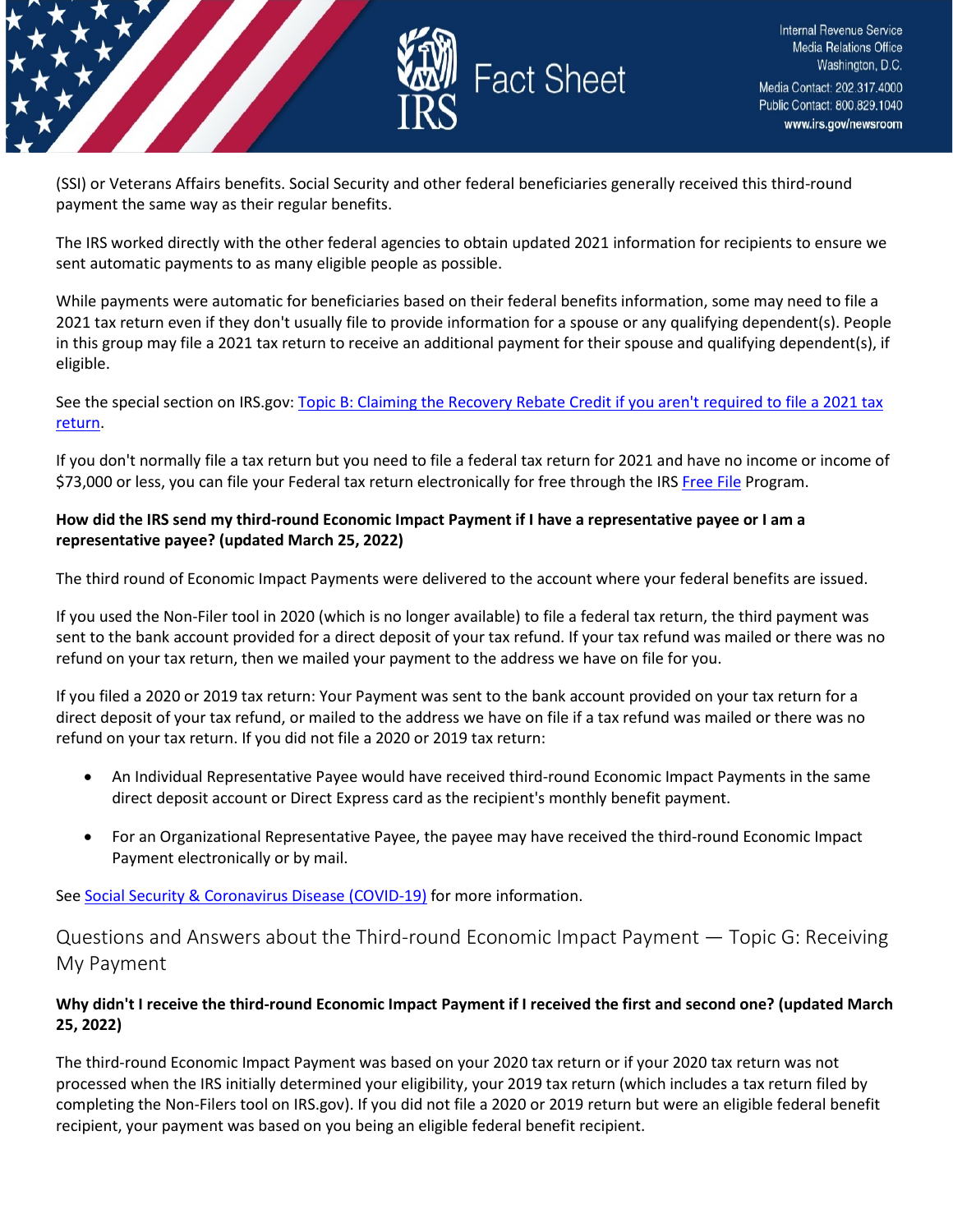

If you did not receive a third-round payment, you may be eligible to claim the 2021 Recovery Rebate Credit. To claim this credit, you must file a 2021 tax return even if you otherwise are not required to file a return.

## **What can I do if I think the amount of my third-round Economic Impact Payment is incorrect? (updated March 25, 2022)**

If you received less than the full amount in 2021, you may be eligible to claim the 2021 Recovery Rebate Credit. To claim this credit, you must file a 2021 tax return even if you otherwise are not required to file a return.

Keep in mind that the Economic Impact Payment amounts varied based on income, filing status and family size. For more information about eligibility, see th[e Eligibility section.](https://www.irs.gov/newsroom/questions-and-answers-about-the-third-economic-impact-payment-topic-b-eligibility-and-calculation-of-the-third-payment)

- If you filed a 2020 tax return, the IRS used the income, filing status and qualifying dependents from that return to calculate the amount of the third Economic Impact Payment issued to you. If we had not processed your 2020 tax return when we determined eligibility for the third Economic Impact Payment, we used your 2019 tax information. This includes information that you provided by filing a 2019 tax return, through the Non-Filers tool.
- If you are a federal benefit recipient and did not file a 2020 or 2019 tax return (including by using the Non-Filers tool in 2020), your third payment may have been \$1,400 and issued based on information we received from the Social Security Administration or the Department of Veterans Affairs. This \$1,400 payment did not include any amounts for your spouse or qualifying dependents.
- When you file your 2021 tax return, you may be eligible to claim the 2021 Recovery Rebate Credit for your spouse and any qualifying children. See Claiming the 2021 Recovery Rebate Credit if you aren't required to file a [tax return.](https://www.irs.gov/newsroom/2021-recovery-rebate-credit-topic-b-claiming-the-2021-recovery-rebate-credit-if-you-arent-required-to-file-a-tax-return)

If you don't normally file a tax return but you need to file a federal tax return for 2021 and have no income or income of \$73,000 or less, you can file your Federal tax return electronically for free through the IR[S Free File](https://www.irs.gov/filing/free-file-do-your-federal-taxes-for-free) Program.

## **Were third-round Economic Impact Payments offset if I owed a federal tax liability, have a payment agreement with the IRS, or owe other federal debts? (updated March 25, 2022)**

No.

**Were third-round Economic Impact Payments offset if my spouse or I owe past-due child support? (updated March 25, 2022)**

No.

## **Did the IRS levy on the third-round Economic Impact Payment deposited into my bank or other account? (updated March 25, 2022)**

No, unless there was an exigent circumstance. If you think the IRS inadvertently served a levy on an account into which your Economic Impact Payment was deposited, contact the IRS within 21 days at the phone number listed on the levy notice to let the IRS know that it has levied on your Economic Impact Payment.

**What if the bank account number I used on my tax return was closed or no longer active when you issued the third payment? (updated March 25, 2022)**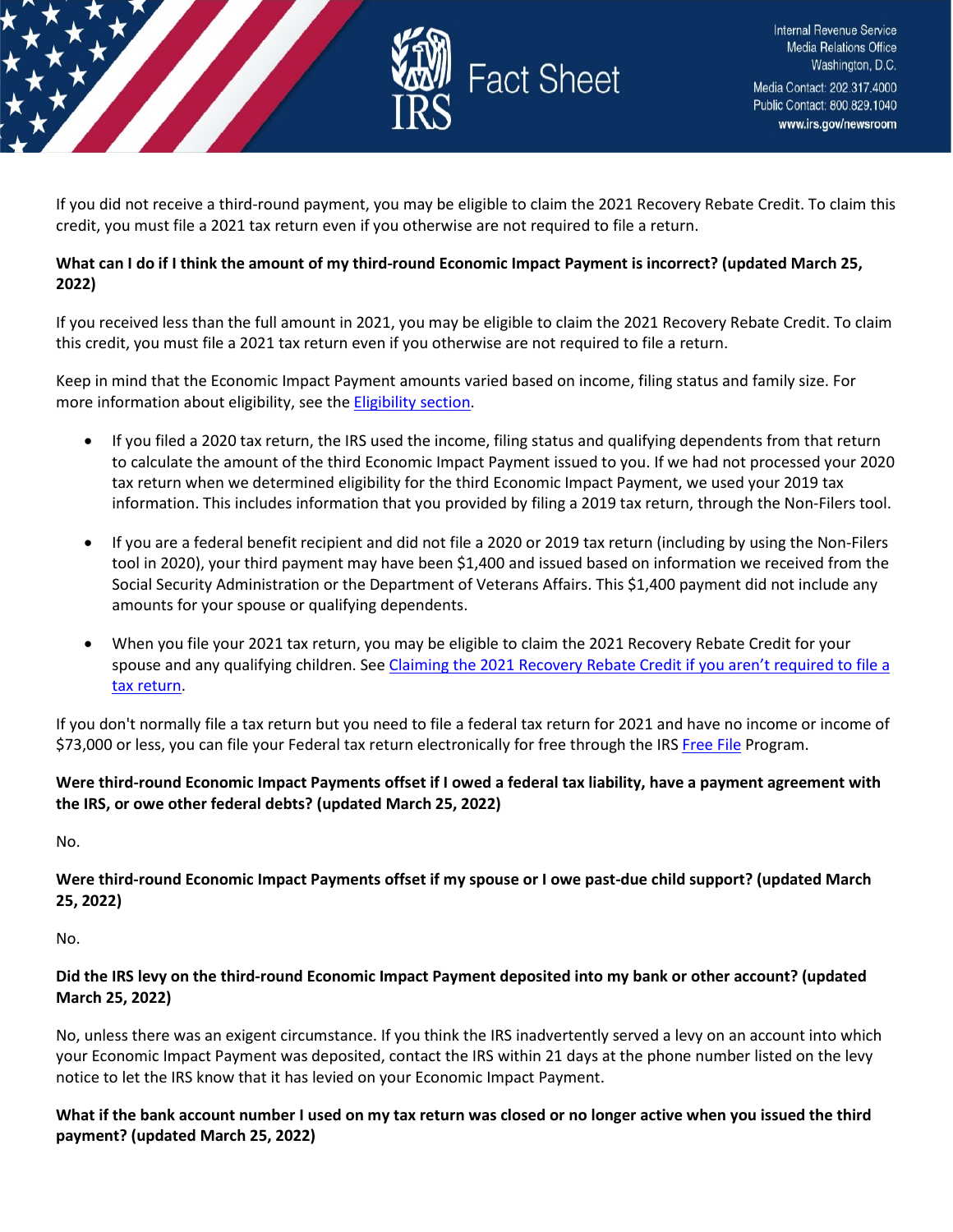

If the account was closed or no longer active, the bank was required to return the deposit and we attempted to issue a check to the address we had on filed for you.

If you did not receive your payment in 2021, you may be eligible to claim the 2021 Recovery Rebate Credit when you file your 2021 tax return. The IRS can no longer issue a third-round Economic Impact Payment because the statute required all payments to be made by December 31, 2021.

## **If I filed my tax return and paid my taxes electronically from my bank account using an electronic funds withdrawal, Direct Pay, or Electronic Federal Tax Payment System (EFTPS) did the IRS send my payment to the account I used? (updated March 25, 2022)**

Possibly. When no banking information was available, before issuing a U.S Treasury check or EIP Card, Treasury's Bureau of Fiscal Service provided IRS account information from agencies issuing benefit payments, including the Office of Personnel Management, Railroad Retirement Board, Social Security Administration, Thrift Savings Plan, and Department of Veterans Affairs. The banking information could have been either where a U.S. Government payment was sent or an account where an individual paid the U.S. Government.

#### **Where did you get the bank information for me, and what if I need to change it? (updated March 25, 2022)**

We could have received your banking information in a number of ways:

- Your bank account information is obtained from the most recently filed tax return or information you entered in Get My Payment (which is no longer available). You cannot change your account information.
- If you did not file a 2020 or 2019 tax return and you received Social Security Administration, Railroad Retirement Benefit, or Veterans Administration benefits, your third-round Economic Impact Payment may have been sent as a direct deposit, on your Direct Express Card, or by mail, just as you would normally receive your benefits.

When no banking information was available, before issuing a U.S Treasury check or EIP Card, Treasury's Bureau of Fiscal Service provided IRS account information from agencies issuing benefit payments, including the Office of Personnel Management, Railroad Retirement Board, Social Security Administration, Thrift Savings Plan, and Department of Veterans Affairs. The banking information was either where a U.S. Government payment was sent or an account where an individual paid the U.S. Government.

If you did not receive your payment in 2021, you may be eligible to claim the Recovery Rebate Credit when you file your 2021 tax return.

## **My spouse and I received the third-round Economic Impact Payment, but it was only half the amount we're eligible for. When will we get the second half? (updated March 25, 2022)**

In some cases, married taxpayers who file a joint tax return got their third-round payment as two separate payments; half may have come as a direct deposit and the other half may have been mailed to the address we have on file. This is generally the address on the most recent tax return or as updated through the United States Postal Service (USPS).

The second half may have come the same week or within weeks of the first half.

If you received less than the full amount for your third-round Economic Impact Payment, you may claim the 2021 Recovery Rebate Credit on your 2021 income tax return to get the remaining amount for which you are eligible.

#### **Was my third-round Economic Impact Payment subject to garnishment? (updated March 25, 2022)**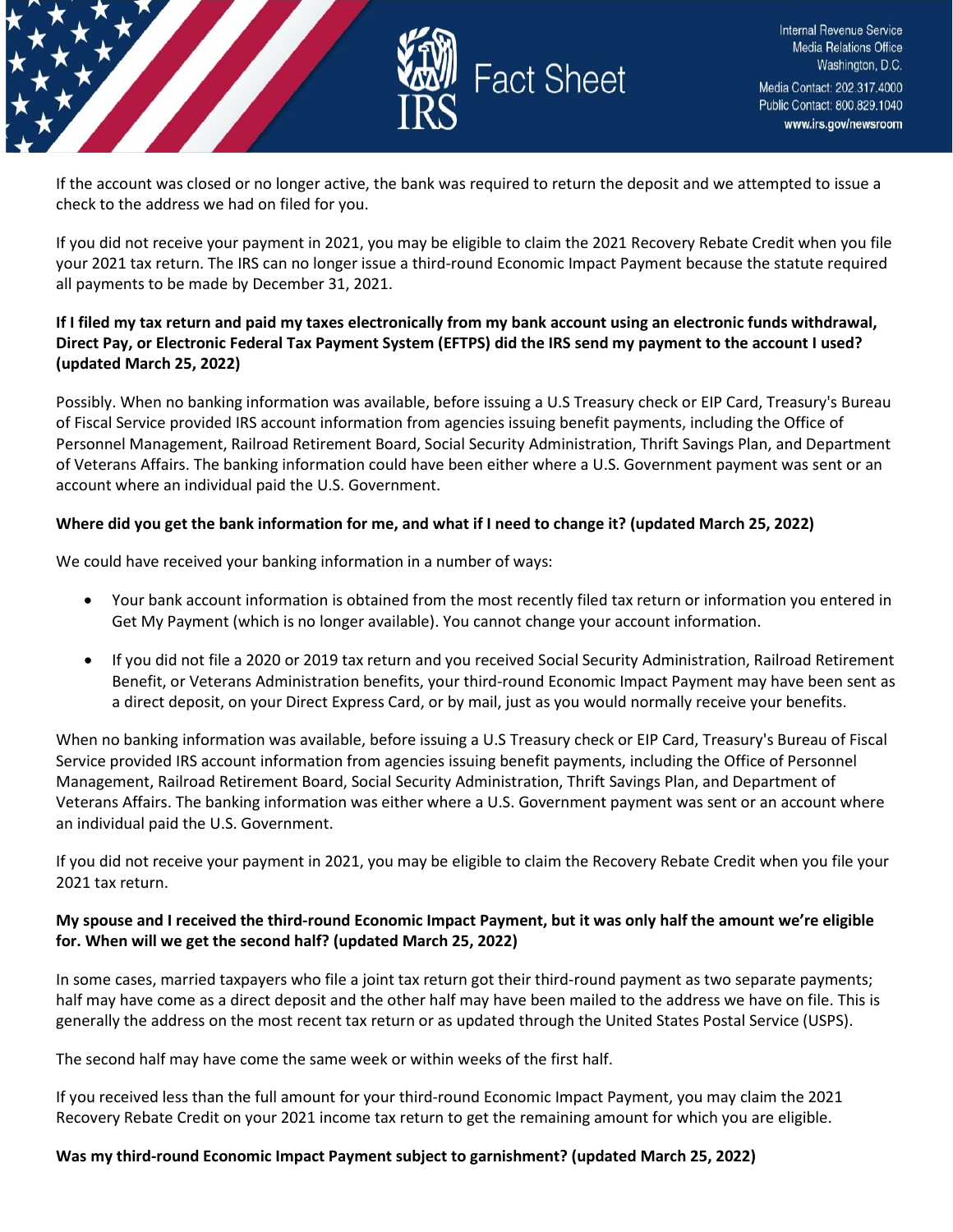

Yes. The third round of stimulus payments provided under the American Rescue Plan Act were not exempt from garnishment by non-federal creditors under federal law.

Some states and financial institutions have chosen to act to protect these payments, however, and these payments are still protected from offset by the federal government. For example, if a taxpayer has a judgment against them obtained by a private party but also owes assessed federal taxes, the IRS did not subject the payment to offset with respect to the federal taxes. Depending on where the taxpayer lives or banks, however, it is possible that the payment would be subject to garnishment due to the judgment obtained by a private party.

See this [Were third-round Economic Impact Payments offset if my spouse or I owe past-due child support?](https://www.irs.gov/newsroom/questions-and-answers-about-the-third-economic-impact-payment-topic-g-receiving-my-payment#offset) for more information about offsets and federal tax liability.

## **I received an Economic Impact Payment at my address abroad. The check cannot be deposited into my foreign bank account. Can I send the check back and ask for a deposit? (added May 20, 2021)**

If you are unable to cash the check and must return the payment to the IRS, the payment will be credited back to your account, but cannot be reissued as a direct deposit. If the IRS receives your payment back, you will need to claim the 2021 Recovery Rebate Credit when you file your 2021 tax return, if eligible based on your 2021 filing. The IRS can only deposit to a U.S. affiliated bank account.

If you don't have a U.S. affiliated bank to cash a check or receive a deposit, before returning the payment, visit the FDIC [website](https://www.fdic.gov/about/initiatives/getbanked/index.html) to locate a bank or for more information.

Se[e Returning the Economic Impact Payment](https://www.irs.gov/newsroom/economic-impact-payment-information-center-topic-i-returning-the-economic-impact-payment) for instructions about returning the check.

## **What if I already filed my 2020 tax return and didn't qualify for the third round of Economic Impact Payment (EIP) or received less of it because of my AGI? Will the payment now be sent to me if the unemployment compensation exclusion reduced my AGI and makes me eligible for the payment or for more? (updated March 25, 2022)**

No. Your eligibility for and amount of third-round Economic Impact Payments were determined based on your originally filed tax return. We will not reevaluate or send more money after applying the unemployment compensation exclusion. If you didn't qualify for the payment or received less than the full amount based on your originally filed 2020 tax return, you may be eligible to claim the 2021 Recovery Rebate Credit when you file your 2021 tax return.

For additional information about the unemployment compensation exclusion, see Tax Treatment of Unemployment [Compensation.](https://www.irs.gov/newsroom/tax-treatment-of-unemployment-compensation)

<span id="page-16-0"></span>Questions and Answers about the Third-round Economic Impact Payment — Topic H: Reconciling on Your 2021 Tax Return

## **Will I need to provide information about my third-round Economic Impact Payment (including any plus-up payment) to claim the 2021 Recovery Rebate Credit on my 2021 tax return when I file in 2022? (updated March 25, 2022)**

Maybe. While you are not required to report the third-round payment on your 2021 return, you may need that information to determine whether you are eligible to claim a 2021 Recovery Rebate Credit on your 2021 tax return. This information will help you if you did not receive a third-round payment or did not receive the total amount for which you are eligible, because you may be eligible to claim the 2021 Recovery Rebate Credit when you file your 2021 tax return.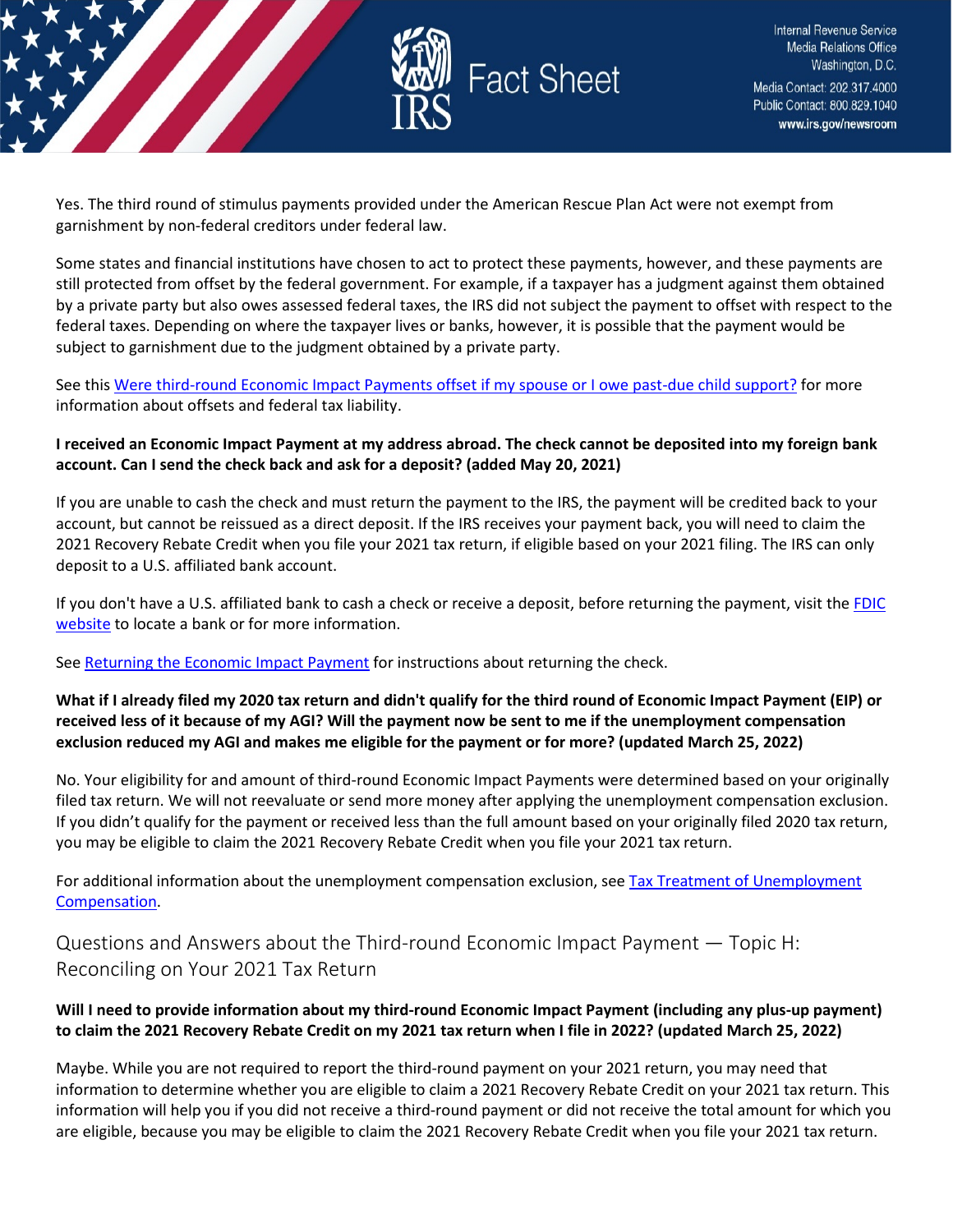

Securely access your individual [IRS online account](https://www.irs.gov/payments/your-online-account) to view your third-round Economic Impact Payment amount and look under "Tax Records" .

We are also sendin[g Letter 6475](https://www.irs.gov/individuals/understanding-your-letter-6475) through March 2022 to the address we have on file for you confirming the total amount of your third-round Economic Impact Payment, including any plus-up payments you received for tax year 2021.

Keep any notices you receive regarding the third-round Economic Impact Payment (including any plus-up payment) with your 2021 tax records. These notices were mailed to each recipient's address on file after the payment was made. This is generally the address on your most recent tax return or as updated through the United States Postal Service (USPS).

## **Is the third-round Economic Impact Payment (including any plus-up payment) includible in my gross income? (updated March 25, 2022)**

No, the third-round Economic Impact Payment (including any plus-up payment that you might have received) is not includible in your gross income. Therefore, you will not include the them in your taxable income on your 2021 Federal income tax return or pay income tax on the third payment. It will not reduce your refund or increase the amount you owe when you file your 2021 Federal income tax return.

A 2021 payment also will not affect your income for purposes of determining eligibility for federal government assistance or benefit programs.

## **I received a third-round Economic Impact Payment. Do I need to pay back all or some of the third-round payment if, based on the information reported on my 2021 tax return, I don't qualify for the amount that I already received? (added updated March 25, 2022)**

No, there is no provision in the law that would require individuals who qualified for, and received, a third-round Economic Impact Payment (including any plus-up payment) based on their 2020 or 2019 information to pay back all or part of the payment if, based on the information reported on their 2021 tax returns, they would have qualified for a lesser amount.

<span id="page-17-0"></span>Questions and Answers about the Third-round Economic Impact Payment — Topic I: Returning the Third-round Economic Impact Payment

## **What should I do to return an Economic Impact Payment that was received as a direct deposit or a paper check? (updated September 27, 2021)**

You should return the payment as described below.

## **If the payment was a paper check**:

- 1. Write "Void" in the endorsement section on the back of the check.
- 2. Mail the voided Treasury check immediately to the appropriate IRS location listed below.
- 3. Don't staple, bend, or paper clip the check.
- 4. Include a brief explanation stating the reason for returning the check.

#### **If the payment was a paper check and you have cashed it, or if the payment was a direct deposit**:

1. Submit a personal check, money order, etc., immediately to the appropriate IRS location listed below.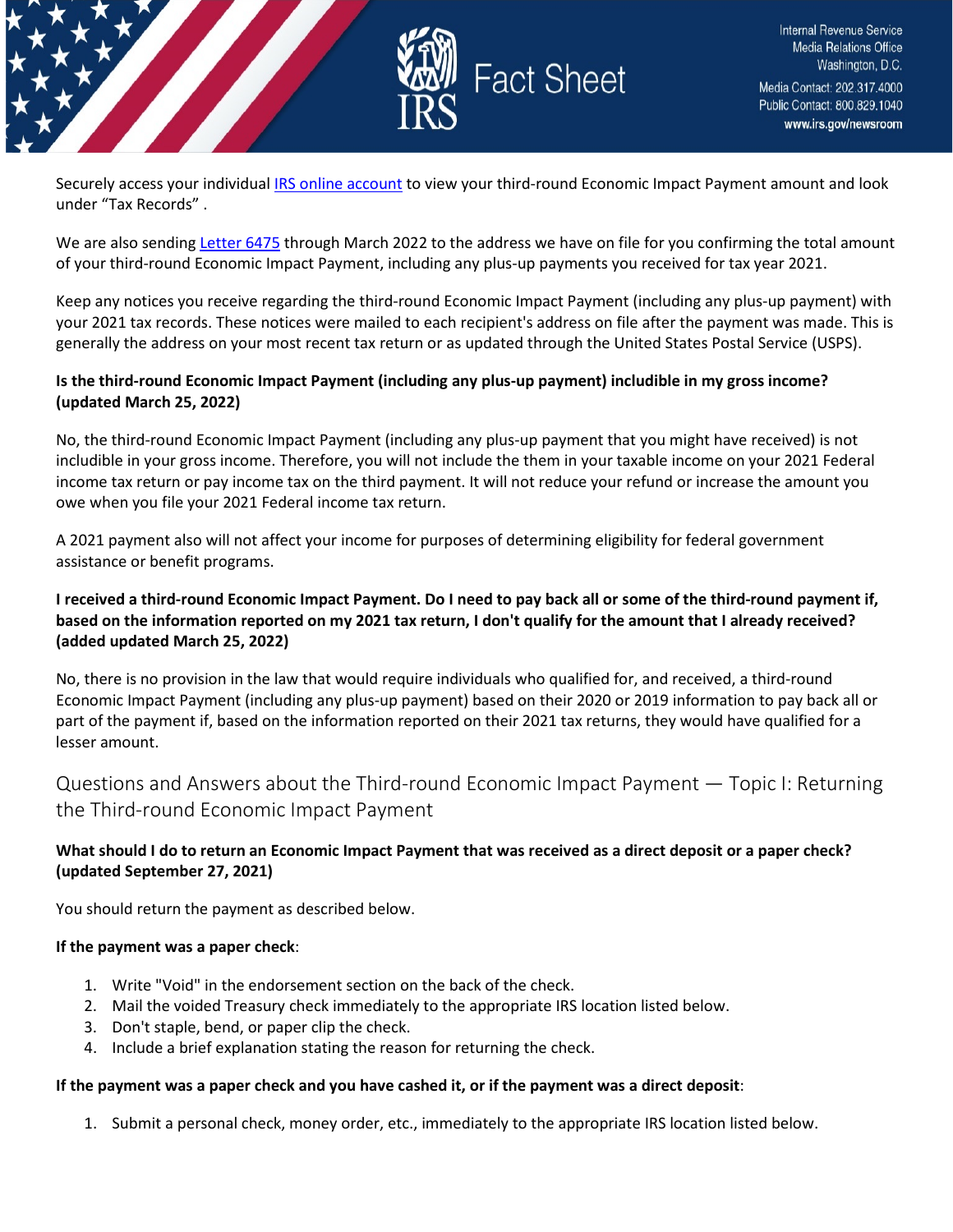

- 2. Write on the check/money order made payable to "U.S. Treasury" and write Third EIP, and the taxpayer identification number (social security number, or individual taxpayer identification number) of the recipient of the check.
- 3. Include a brief explanation of the reason for returning the EIP.

#### **For your paper check, here are the IRS mailing addresses to use based on the state**:

| If you live in                                                                                                                 | then mail to this address                                                           |
|--------------------------------------------------------------------------------------------------------------------------------|-------------------------------------------------------------------------------------|
| Maine, Maryland, Massachusetts, New Hampshire, Vermont                                                                         | Andover Internal Revenue Service                                                    |
|                                                                                                                                | 310 Lowell St.<br>Andover, MA 01810                                                 |
| Georgia, Iowa, Kansas, Kentucky, Virginia                                                                                      | Atlanta Internal Revenue Service<br>4800 Buford Hwy<br>Chamblee, GA 30341           |
| Florida, Louisiana, Mississippi, Oklahoma, Texas                                                                               | Austin Internal Revenue Service<br>3651 S Interregional Hwy 35<br>Austin, TX 78741  |
| New York                                                                                                                       | Brookhaven Internal Revenue Service<br>1040 Waverly Ave.<br>Holtsville, NY 11742    |
| Alaska, Arizona, California, Colorado, Hawaii, Nevada, New<br>Mexico, Oregon, Utah, Washington, Wisconsin, Wyoming             | Fresno Internal Revenue Service<br>3211 S Northpointe Dr.<br>Fresno, CA 93725       |
| Arkansas, Connecticut, Delaware, Indiana, Michigan, Minnesota,<br>Missouri, Montana, Nebraska, New Jersey, Ohio, West Virginia | Kansas City Internal Revenue Service<br>333 W Pershing Rd.<br>Kansas City, MO 64108 |
| Alabama, North Carolina, North Dakota, South Carolina, South<br>Dakota, Tennessee                                              | Memphis Internal Revenue Service<br>5333 Getwell Rd.<br>Memphis, TN 38118           |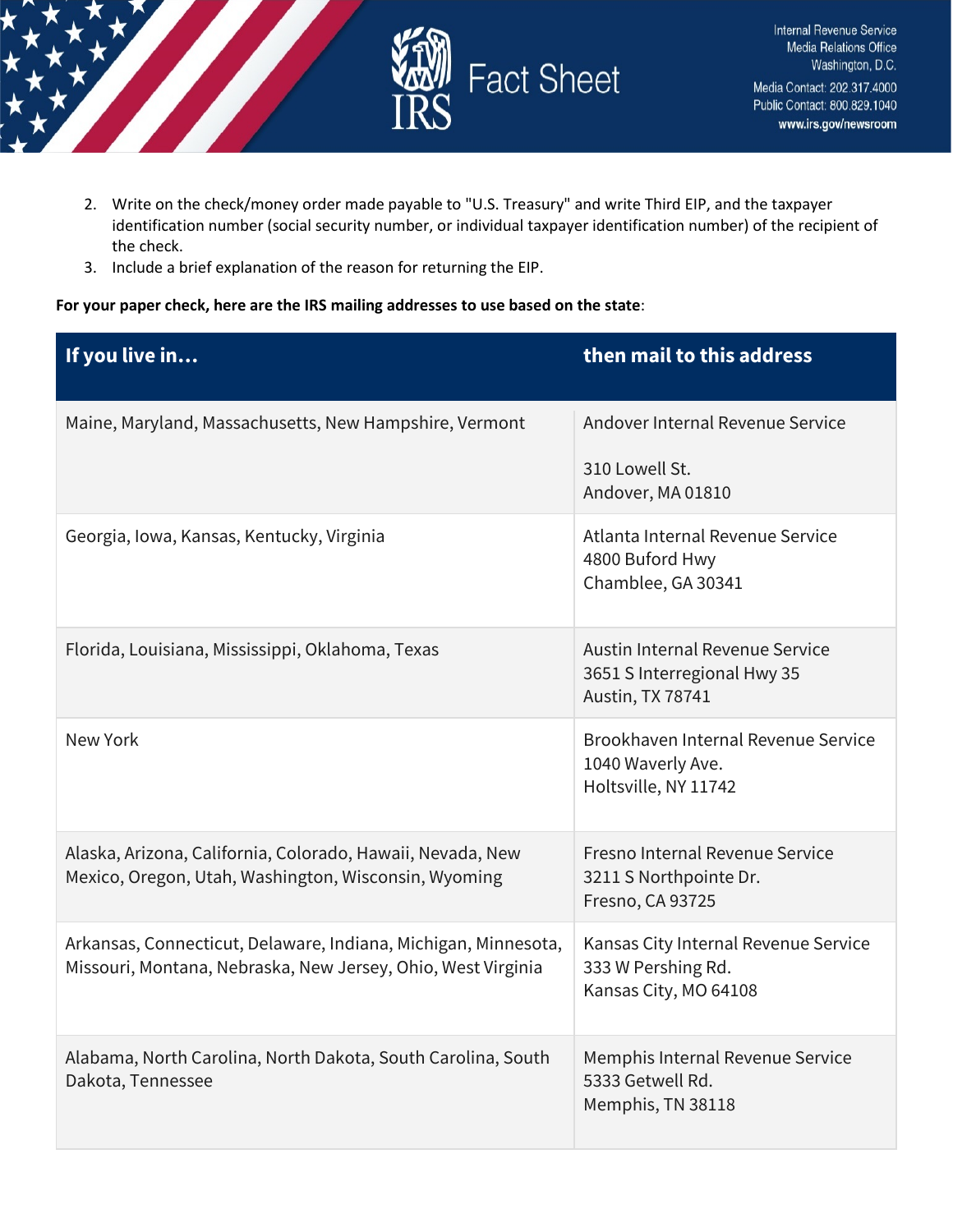

| District of Columbia, Idaho, Illinois, Pennsylvania, Rhode Island | Philadelphia Internal Revenue Service<br>2970 Market St.<br>Philadelphia, PA 19104 |
|-------------------------------------------------------------------|------------------------------------------------------------------------------------|
| A foreign country, U.S. possession or territory, or use an APO or | Austin Internal Revenue Service                                                    |
| FPO address, or file Form 2555 or 4563, or are a dual-status      | 3651 S Interregional Hwy 35                                                        |
| alien.                                                            | Austin, TX 78741                                                                   |

## **How do I return an Economic Impact Payment (EIP) that was received as an EIP Card (debit card) if I don't want the payment re-issued? (added March 26, 2021)**

If you received your EIP as a debit card and want to return the money to the IRS and NOT have the payment re-issued, send the card along with a brief explanation stating you don't want the payment and do not want the payment re-issued to:

Money Network Cardholder Services 2900 Westside Parkway Alpharetta, GA 30004

<span id="page-19-0"></span>Questions and Answers about the Third-round Economic Impact Payment — Topic J: Payment Issued but Lost, Stolen, Destroyed or Not Received

## **I received my payment by check, but it was lost, stolen or destroyed. How do I get a new one? (updated March 25, 2022)**

If you received your payment by check and it was lost, stolen or destroyed, you should request a payment trace so the IRS can determine if your payment was cashed. See [How do I request a payment trace to track my third Economic](https://www.irs.gov/newsroom/questions-and-answers-about-the-third-economic-impact-payment-topic-j-payment-issued-but-lost-stolen-destroyed-or-not-received#howdoitrack)  [Impact Payment?](https://www.irs.gov/newsroom/questions-and-answers-about-the-third-economic-impact-payment-topic-j-payment-issued-but-lost-stolen-destroyed-or-not-received#howdoitrack)

If you were issued a payment and have not received it at all, se[e How do I request a payment trace to track my third](https://www.irs.gov/newsroom/questions-and-answers-about-the-third-economic-impact-payment-topic-j-payment-issued-but-lost-stolen-destroyed-or-not-received#howdoitrack)  [Economic Impact Payments?](https://www.irs.gov/newsroom/questions-and-answers-about-the-third-economic-impact-payment-topic-j-payment-issued-but-lost-stolen-destroyed-or-not-received#howdoitrack)

If a trace is initiated and the IRS determines that the check wasn't cashed, the IRS will credit your account for that payment, but the IRS cannot reissue your payment. Instead, you will need to claim the 2021 Recovery Rebate Credit on your 2021 tax return if eligible.

Note: If you are filing your 2021 tax return before your trace is complete, do not include the payment amount on the Recovery Rebate Credit Worksheet. If you do, you may receive a notice saying your 2021 Recovery Rebate Credit was changed, but an adjustment will be made after the trace is complete and it is determined your payment has not been cashed. You will not need to take any additional action to receive the credit.

If you do not request a trace on your payment, you may receive an error when claiming the 2021 Recovery Rebate Credit on your 2021 tax return. Since the payment was issued to you, you may not be eligible for any credit.

## **How do I request a payment trace to track my third-round Economic Impact Payments? (updated March 25, 2022)**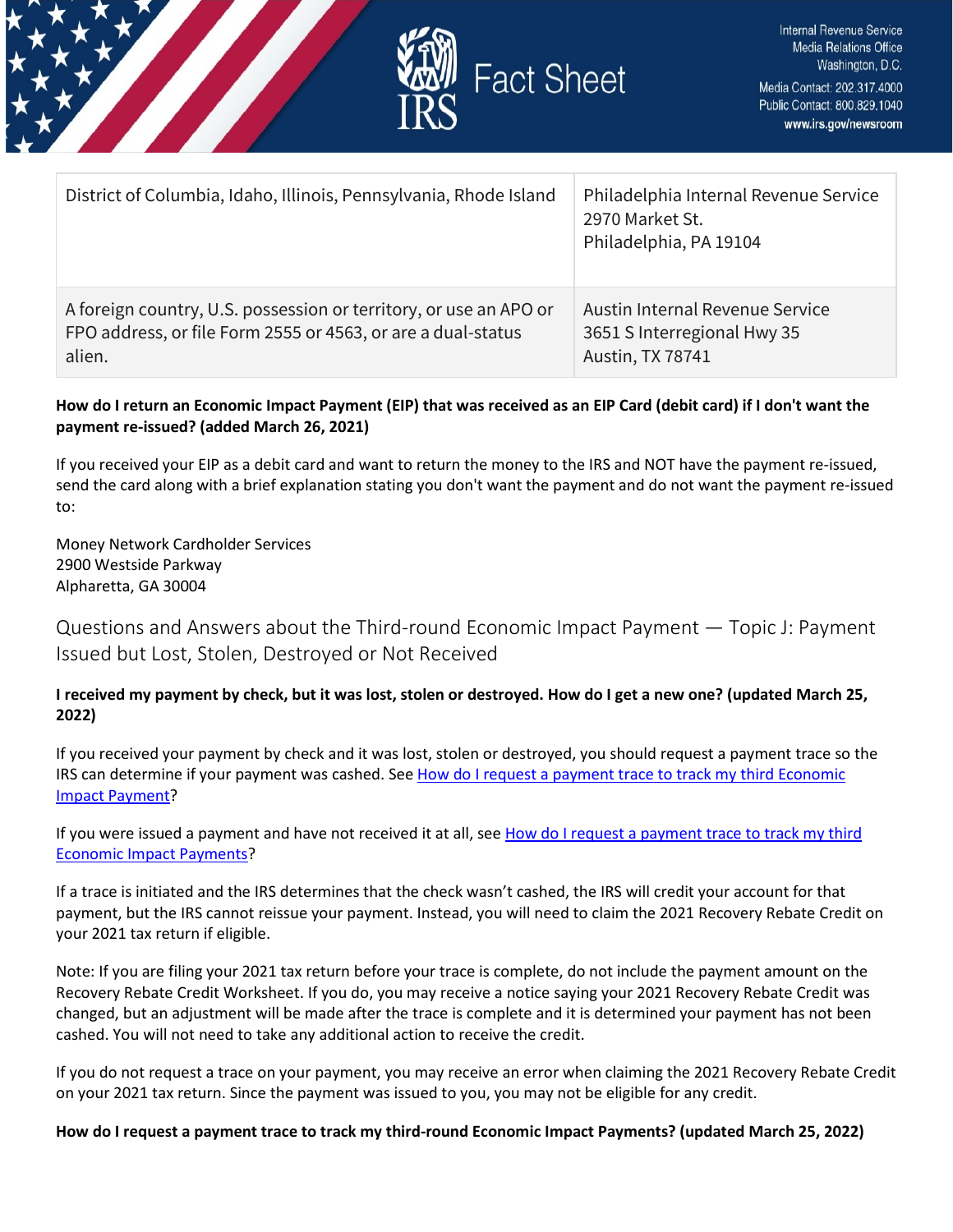

If your payment was issued as a direct deposit, your first step is to check with your bank and make sure they didn't receive a deposit.

You should only request a payment trace to track your payment if a payment was issued to you and you have not received it within the timeframes below. IRS assistors cannot initiate a payment trace unless it has been:

- 5 days since the deposit date and the bank says it hasn't received the payment
- 4 weeks since the payment was mailed by check to a standard address
- 6 weeks since the payment was mailed, and you have a forwarding address on file with the local post office
- 9 weeks since the payment was mailed, and you have a foreign address

Note: If you have a foreign address, there may be international service disruptions at the United States Postal Service (USPS) or the foreign country you are in due to the COVID-19 pandemic. See the [USPS Service Alerts](https://about.usps.com/newsroom/service-alerts/) page and check with your local consulate for more information.

**Do not request a payment trace** to determine if you were eligible for a payment or to confirm the amount of payment you should have received.

#### **How we process your claim**

We'll process your claim for a missing payment in one of two ways:

• If a trace is initiated and the IRS determines that the check wasn't cashed, the IRS will credit your account for that payment but the IRS cannot reissue your payment. Instead, you will need to claim the 2021 Recovery Rebate Credit on your 2021 tax return if eligible.

**Note**: If you are filing your 2021 tax return before your trace is complete, do not include the payment amount on the Recovery Rebate Credit Worksheet. If you do, you may receive a notice saying your 2021 Recovery Rebate Credit was changed, but an adjustment will be made after the trace is complete and it is determined your payment has not been cashed. You will not need to take any additional action to receive the credit.

If you do not request a trace on your payment, you may receive an error when claiming the 2021 Recovery Rebate Credit on your 2021 tax return. Since the payment was issued to you, you may not be eligible for any credit.

• If the check was cashed, the Treasury Department's Bureau of the Fiscal Service will send you a claim package that includes a copy of the cashed check. Follow the instructions. The Treasury Department's Bureau of the [Fiscal Service](https://www.fiscal.treasury.gov/) will review your claim and the signature on the canceled check before determining whether the payment can be reversed. If so, the IRS cannot reissue your payment. Instead, you will need to claim the 2021 Recovery Rebate Credit on your 2021 tax return if eligible.

#### **To start a payment trace**:

- Call us a[t 800-919-9835](tel:800-919-9835)
- Mail or fax a complete[d Form 3911, Taxpayer Statement Regarding Refund.](https://www.irs.gov/pub/irs-pdf/f3911.pdf)

**Reminder: DO NOT request a trace prior to the timeframes above. IRS assistors cannot start a trace prior to those timeframes**.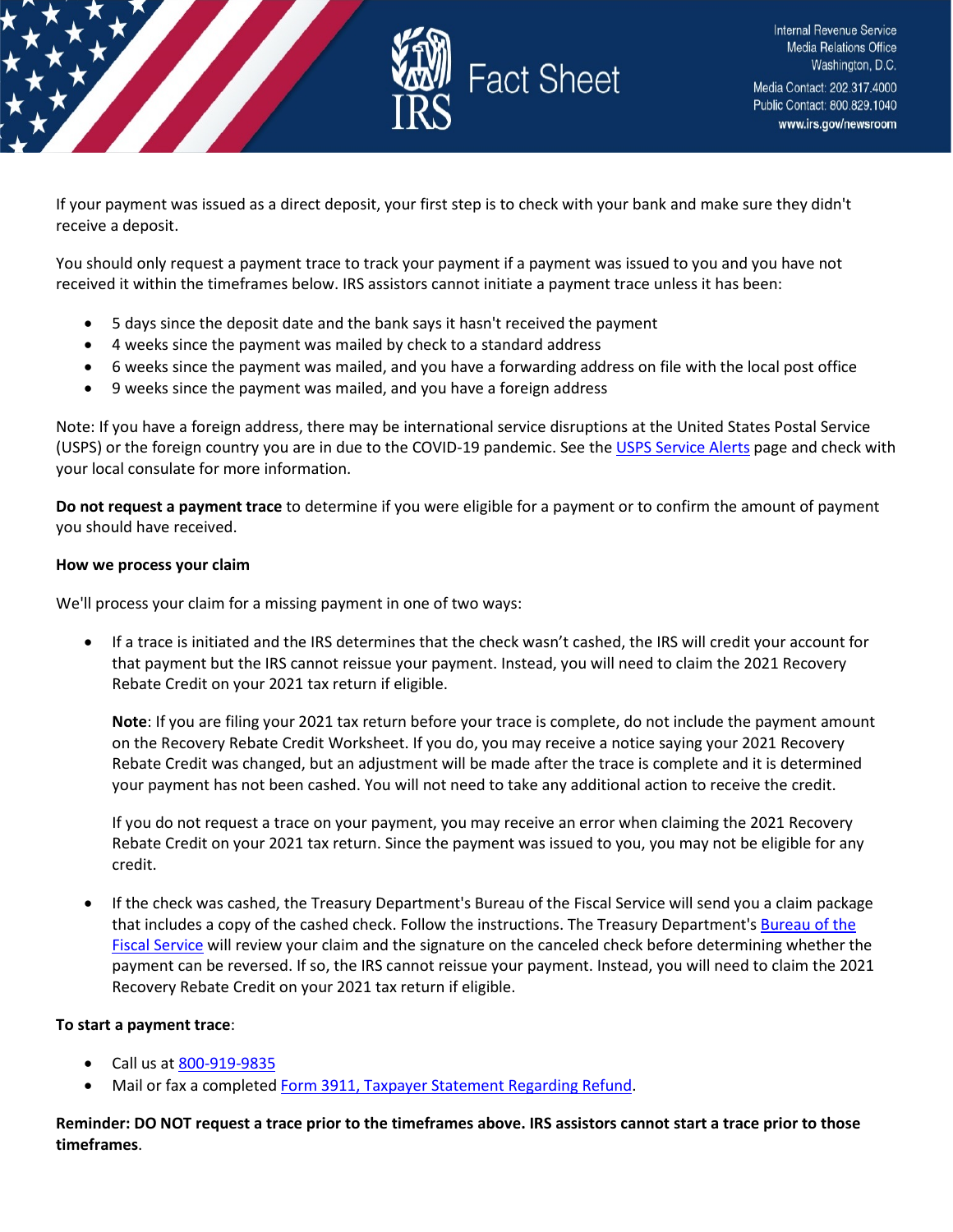



#### **To complete the Form 3911**:

- Write "EIP3" on the top of the form to identify the payment you want to trace.
- Complete the form answering all refund questions as they relate to your Economic Impact Payment.
- When completing item 7 under Section 1:
	- o Check the box for "Individual" as the Type of return
	- o Enter "2021" as the Tax Period
	- o Do not write anything for the Date Filed
- Sign the form. If you file married filing jointly, both spouses must sign the form.

You will generally receive a response 6 weeks after we receive your request for a payment trace, but there may be delays due to limited staffing. Get up-to-date status on affected [IRS operations and services.](https://www.irs.gov/newsroom/irs-operations-during-covid-19-mission-critical-functions-continue) Do not mail or fax Form 3911 if you have already requested a trace by phone.

• If you mail or fax the form prior to the timeframes above, your request will not be processed until those timeframes are met.

#### **Mail or fax the form to**:

**Note**: Do not send anything other than a Form 3911 to the fax numbers below.

| If you live in                                            | then mail to this address                                                          | or fax to    |
|-----------------------------------------------------------|------------------------------------------------------------------------------------|--------------|
| Maine, Maryland, Massachusetts, New<br>Hampshire, Vermont | Andover Internal Revenue Service<br>310 Lowell St.<br>Andover, MA 01810            | 855-253-3175 |
| Georgia, Iowa, Kansas, Kentucky, Virginia                 | Atlanta Internal Revenue Service<br>4800 Buford Hwy<br>Chamblee, GA 30341          | 855-275-8620 |
| Florida, Louisiana, Mississippi, Oklahoma,<br>Texas       | Austin Internal Revenue Service<br>3651 S Interregional Hwy 35<br>Austin, TX 78741 | 855-203-7538 |